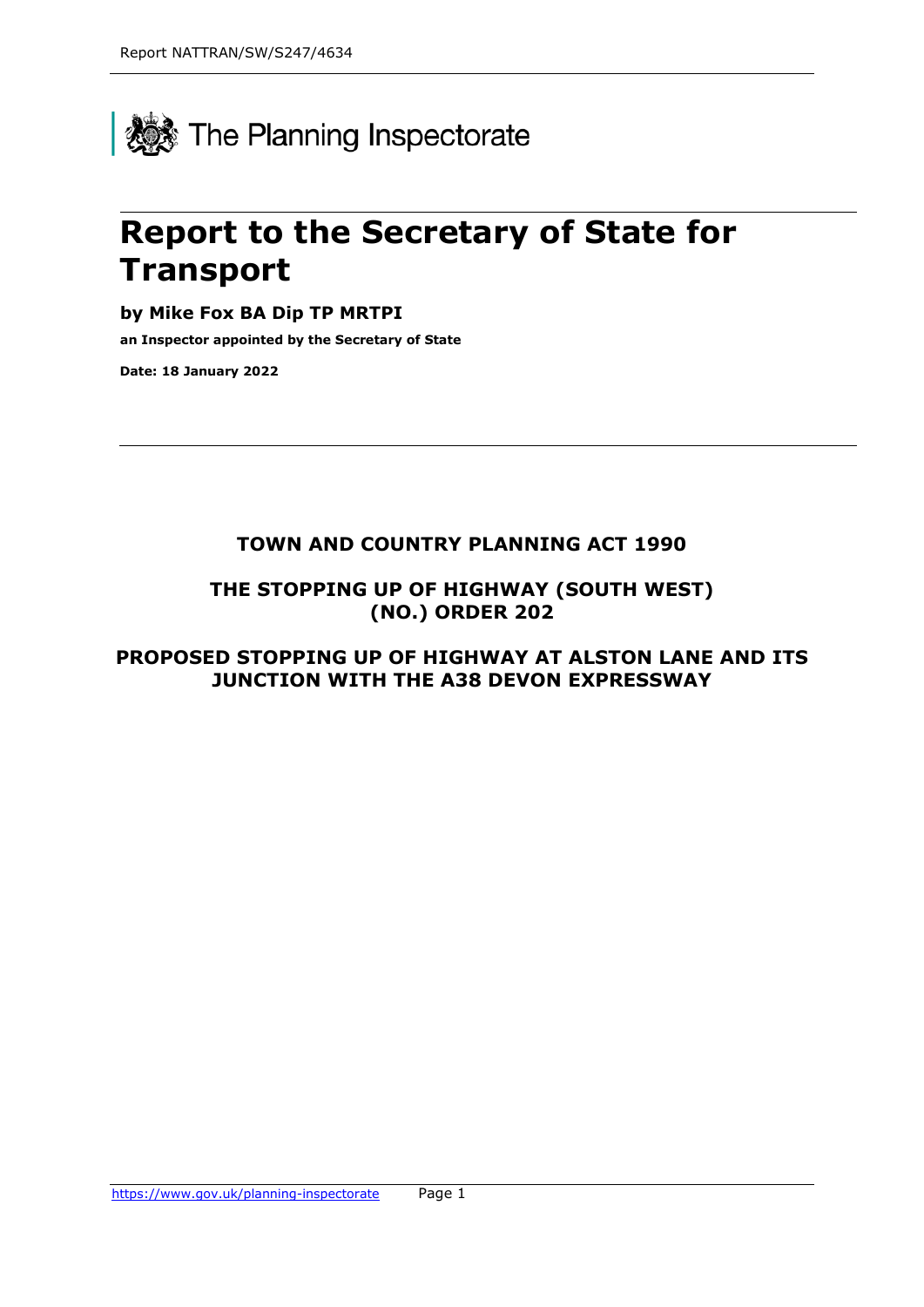## **CONTENTS**

|                                                     | Page No. |
|-----------------------------------------------------|----------|
| Preamble                                            | 3        |
| Preamble                                            | 3        |
| The Order Land and its Surroundings                 | 4        |
| The Case for the Applicant                          | 5        |
| The Case the Objectors                              | 13       |
| Responses to the Objectors' points by the Applicant | 18       |
| <b>Inspector's Conclusions</b>                      | 20       |
| Inspector's Recommendation                          | 28       |

- Appendix 1: Appearances
- Appendix 2: List of Core Documents
- Appendix 3: List of Inquiry Documents
- Appendix 4: List of Abbreviations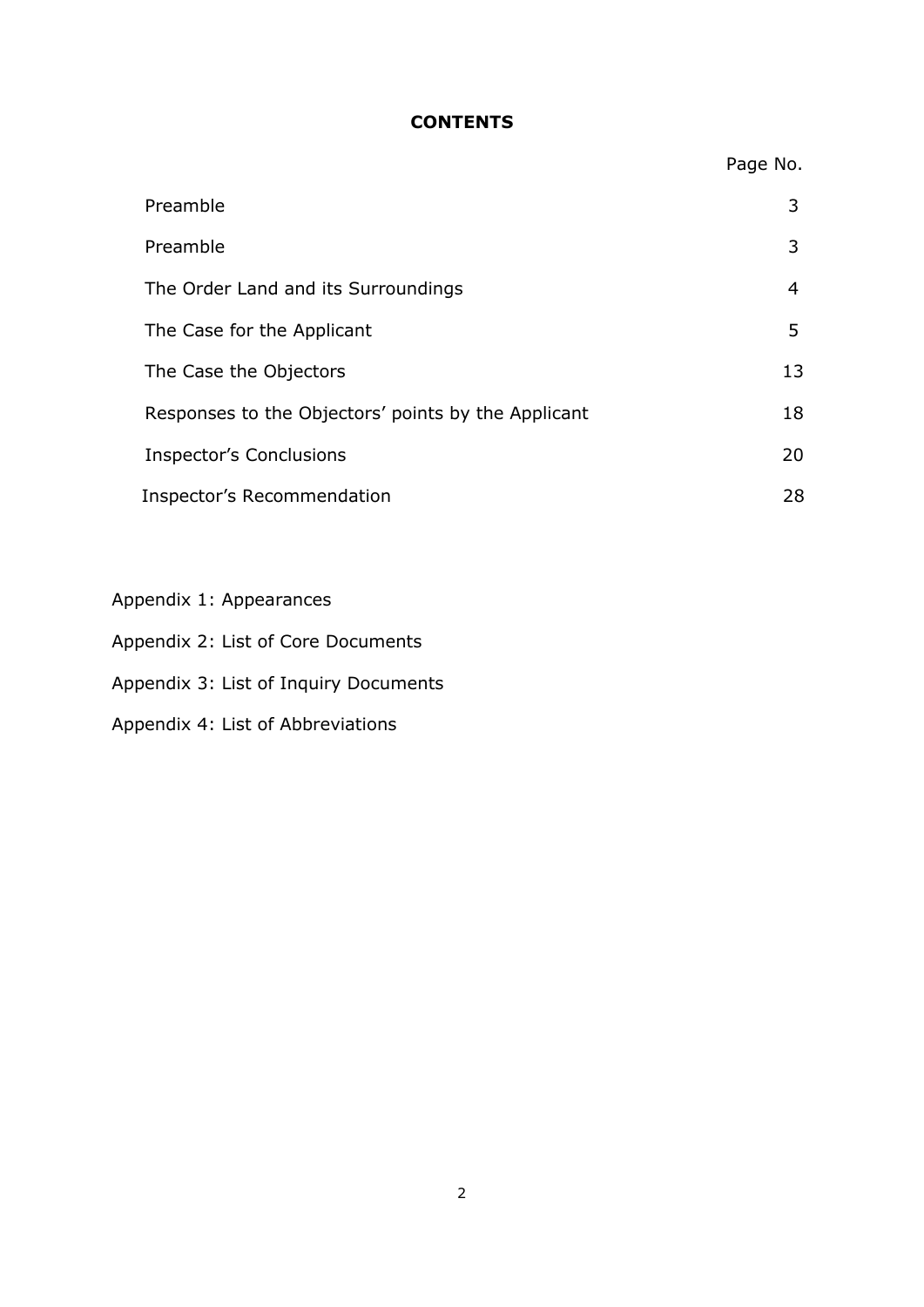### **File Ref: NATTRAN/SW/S247/4634 Application for the Stopping Up of Highway at Alston Lane, Ashburton, Devon**

- The application is made under s247 of the Town and Country Planning Act 1990 for a Stopping Up Order in respect of highway at Alston lane and its junction with the A38 Devon Expressway near Ashburton, Devon.
- The application was made by Atkins Ltd on behalf of E&JW Glendinning Ltd and was submitted on 17 February 2021.
- Notice of the intention to make the Stopping Up Order was published on 13 May 2021 and the period for objections to the proposed Order closed on 10 June 2021.
- If made, the Order would authorise the stopping up of a section of (1) A length of Alston land from Grid Reference E: 277242, N: 071759 extending in a south-easterly direction for a distance of 516m to its junction with the A38 Devon Expressway; and (2) An irregular shaped northern part width of the A38 Devon Expressway from Grid reference E: 277536, N:071318 extending in a north-easterly direction for a distance of 310m and having a maximum width of 5m. These stretches of highway are located close to the town of Ashburton in Devon. The draft Order also states that the stopping up order is to enable development to be carried out in accordance with the planning permission granted by Dartmoor National Park and Devon County Council under references 0322/16 and DCC/3994/2017 respectively.

## **Summary of Recommendation: That the Order be made.**

## **PREAMBLE**

## **The Draft Order**

- 1. The Order is applied for by Atkins Ltd on behalf of E&JW Glendinning Ltd (the Applicant). The Department for Transport's (DfT's) Notice of Intention to make the Stopping Up Order (SUO)<sup>1</sup> indicates that it would be authorised to *enable development to be carried out in accordance with the planning permission granted by Dartmoor National Park and Devon County Council under reference 0322/16 and DCC/3994/2017 respectively.* That permission provides for *an extension to quarry workings, together with road realignments and improvements, new roads and flood alleviation measures.*
- 2. Of particular relevance to this report, the planning permission involves the stopping up of a section of highway on part of Alston Lane, together with its junction with the A38 South Devon Expressway at its south-eastern end, in order to facilitate the development.

## **Responses**

3. At the commencement of the Inquiry there were eight duly made objections. They were from an anonymous objector, referred to as Objector A, Mr and Mrs Michael and Madeleine Gregson, Mrs Susan Small (initially referred to as Objector B, but since has stated that her name can now be disclosed), Mr Michael Penfold, Mr and Mrs Nigel and Iris Horsey, the Devon Karst Research

<sup>&</sup>lt;sup>1</sup> Inspector's Dossier, Section B8A.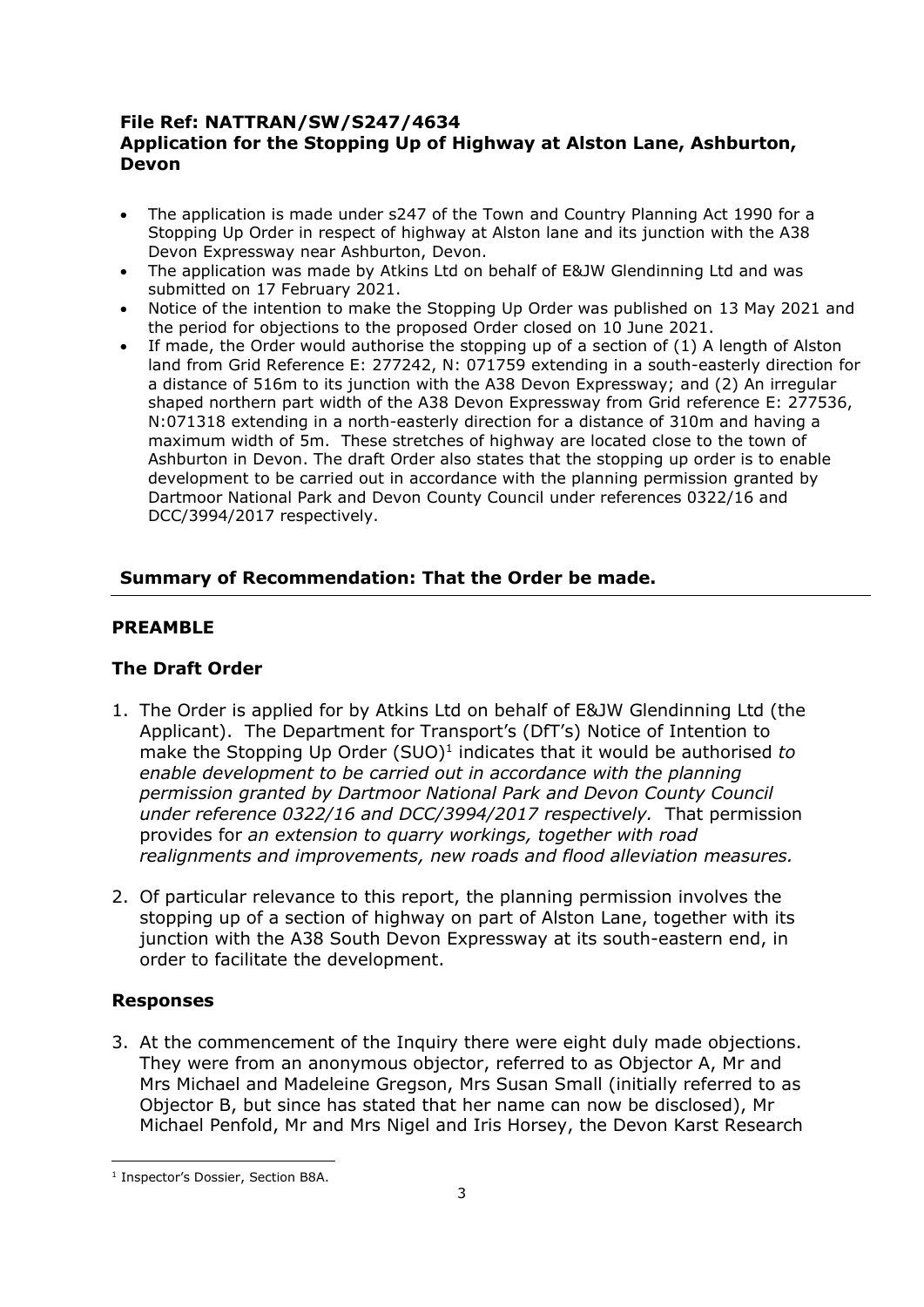Society, represented by Mr Brian Lewarne, another anonymous Objector, referred to as Objector C, and Mr Phil Morgan. All six of the named Objectors gave evidence. In addition, I allowed another person who wished to object, Suzanne Jones, to speak at the Inquiry. Their objections can be summarised as:

- There would be an adverse impact on highway safety and convenience due to the loss of Alston Lane as a link to the A38, especially in relation to Caton Lane and Stormsdown Lane/Goodstone Hill, with the alternative new highway, proposed for Waye Lane, considered to be not fit for purpose;
- There would be the loss of an historically important section of a drovers' route extending back to medieval times, which is part of our heritage:
- Several environmental problems would be exacerbated, including flood risk and hedgerow loss;
- The scheme would impact negatively on the accessibility of the area to emergency services vehicles; and
- Alternatives to the SUO, such as tunnelling under Alston Lane, have not been seriously considered by the Applicant.

# **The Inquiry**

4. The Inquiry was held as a 'face to face' event at Ashburton Town Hall, and sat on 7 December 2021. I carried out a series of unaccompanied site visits to inspect the location of the proposed Stopping Up Order (SUO) land and the surrounding area, including the proposed existing displacement routes, on 6 December 2021, together with an accompanied visit to Linhay Hill Quarry on the day of the Inquiry sitting. My unaccompanied visits were carried out on a dry day with clear visibility, although it was inclement weather during the visit to the quarry.

# **This Report**

5. This report sets out a brief description of the Order land and surroundings, the gist of the cases for the Applicant and Objectors, my conclusions and my recommendation regarding the Order. It does not address the merits of the planning permission referred to above or the process leading to it, although the existence of that permission is material to the consideration of the SUO. Lists of those appearing at the Inquiry and of the Inquiry documents are appended to this report.

# **THE ORDER LAND AND ITS SURROUNDINGS**

6. The Order land, which is shown on Plan at a scale of  $1:5,000^2$ , comprises a relatively straight section of single-tracked public highway, Alston Lane, which runs along the boundary between the existing Linhay Hill Quarry and the proposed extension to the quarry, for a length of about 516m, from Lower Waye in the north-west to its junction with the A38 Devon Expressway in the south-east; it also comprises an irregular shaped northern part width

<sup>2</sup> Inspector's Dossier, Section B, Tab 8.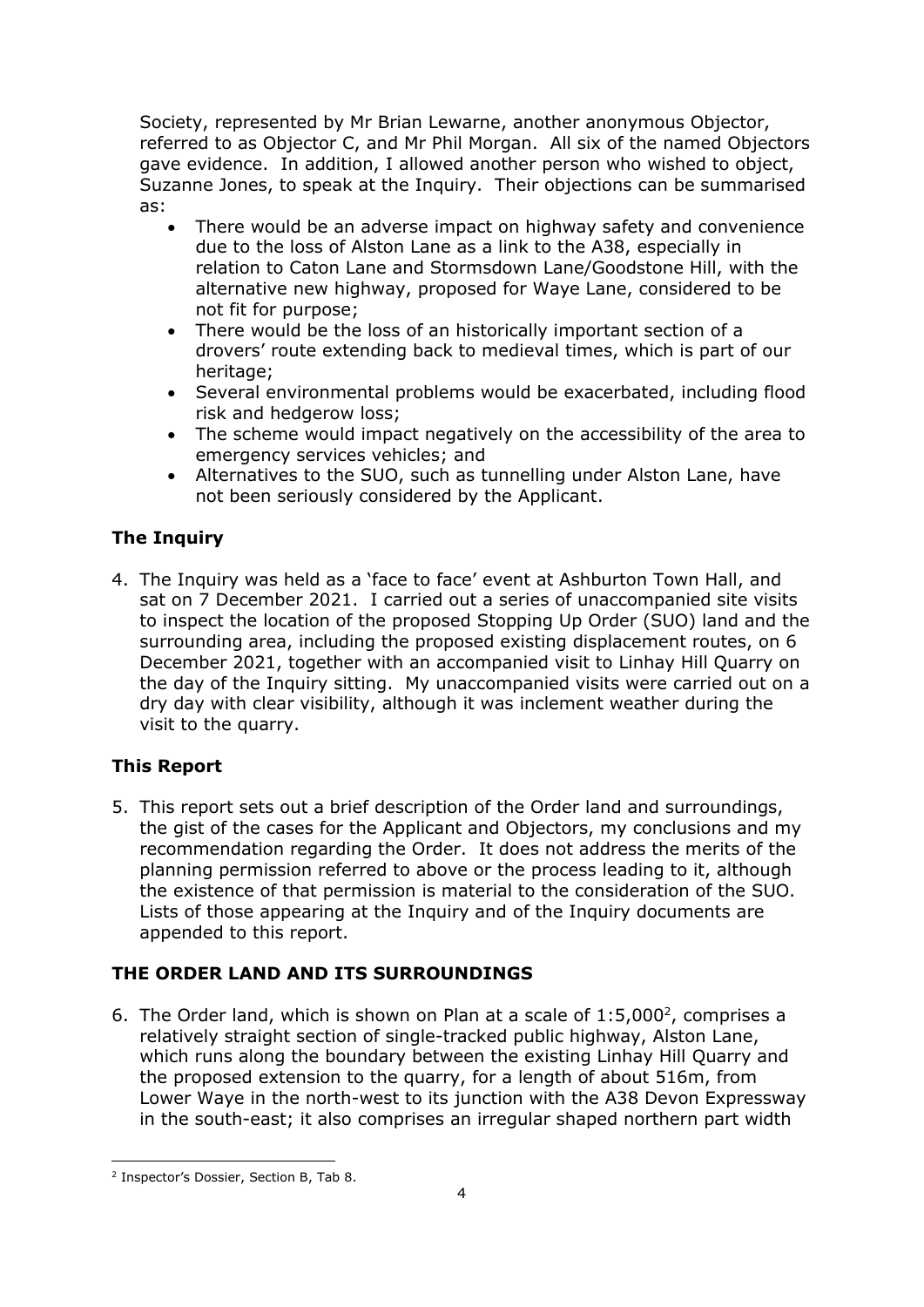of the A38 Devon Expressway, comprising the existing deceleration lane to Alston Lane from the A38 and the existing acceleration lane from Alston Lane to the A38, extending for a distance of 310m and having a maximum width of 5m. These stretches of highway lie close to the town of Ashburton in Devon.

- 7. The Plan showing the Order land also shows the proposed replacement highway and replacement accesses to Lower Waye and to Alston Farm and Cottage, both of which would be necessary to enable the proposed expansion of the quarry in line with the planning permission referred to above.
- 8. The area surrounding the quarry to the north and east is open countryside with scattered hamlets and isolated farmsteads. Most of the roads and rural lanes connecting these properties to the wider local highways network are single-tracked with passing places and could be described as typical Devon lanes. The A38 Devon Expressway, which runs immediately to the south-east of the quarry, marks the boundary of the Dartmoor National Park. The town of Ashburton is situated almost immediately to the south-west of the quarry.

#### **THE CASE FOR THE APPLICANT (Atkins Ltd for E&JW Glendinning Ltd)**

- 9. The Applicant's main evidence is set out in its Statement of Case (SOC)<sup>3</sup> and two later Proofs of Evidence (POEs) entitled Traffic and Transport POE<sup>4</sup> and Highway's POE<sup>5</sup>, all of which is summarised in their Opening Submissions<sup>6</sup>. The gist of these documents and the Applicant's overall case was summarised by their legal representative, Jeremy Phillips QC, at the start of the Inquiry. By way of background, the Applicant states that the Section 247 (the Stopping Up Order) Application<sup>7</sup>, relating to a section of Alston Lane and the connected junction onto the A38, was submitted to the Department for Transport on 17 February 2021.
- 10. The economic background to the case is that the Applicant manages the Linhay Hill Quarry, which makes a valuable contribution to the local and wider aggregate market, typically up to a distance of 100 miles, through a range of essential products, like aggregates, ready mixed concretes, asphalt, blocks, paving, sand and lime. As such, it is an important strategic asset for Devon, e.g., for food production, new housebuilding and regional infrastructure through supply of asphalt, road maintenance and civil engineering services. The quarry has been operational for over half a century. It has, however, an estimated 4-5 further years of life, depending on the rate of extraction, which in turn is based on the rate of growth of the local and national economy. The proposal to extend the quarry to the northeast of the existing quarry is essential if quarrying at this location is to continue in operation for the longer term. The Applicant argues that the closure of Alston Lane is essential for this to be achieved.

<sup>&</sup>lt;sup>3</sup> Statement of Case of E&JW Glendinning Ltd Relating to the Stopping Up of Highway at Alston Lane, Ashburton, Devon [Document E16 A1A].

<sup>4</sup> Dated 25 November 2021

<sup>5</sup> Dated 28 November 2021

<sup>6</sup> Examination Document S3.

<sup>&</sup>lt;sup>7</sup> Stopping Up Order Application to Department for Transport; 17 February 2021: Inspector's Dossier, Section A, Tab 1B.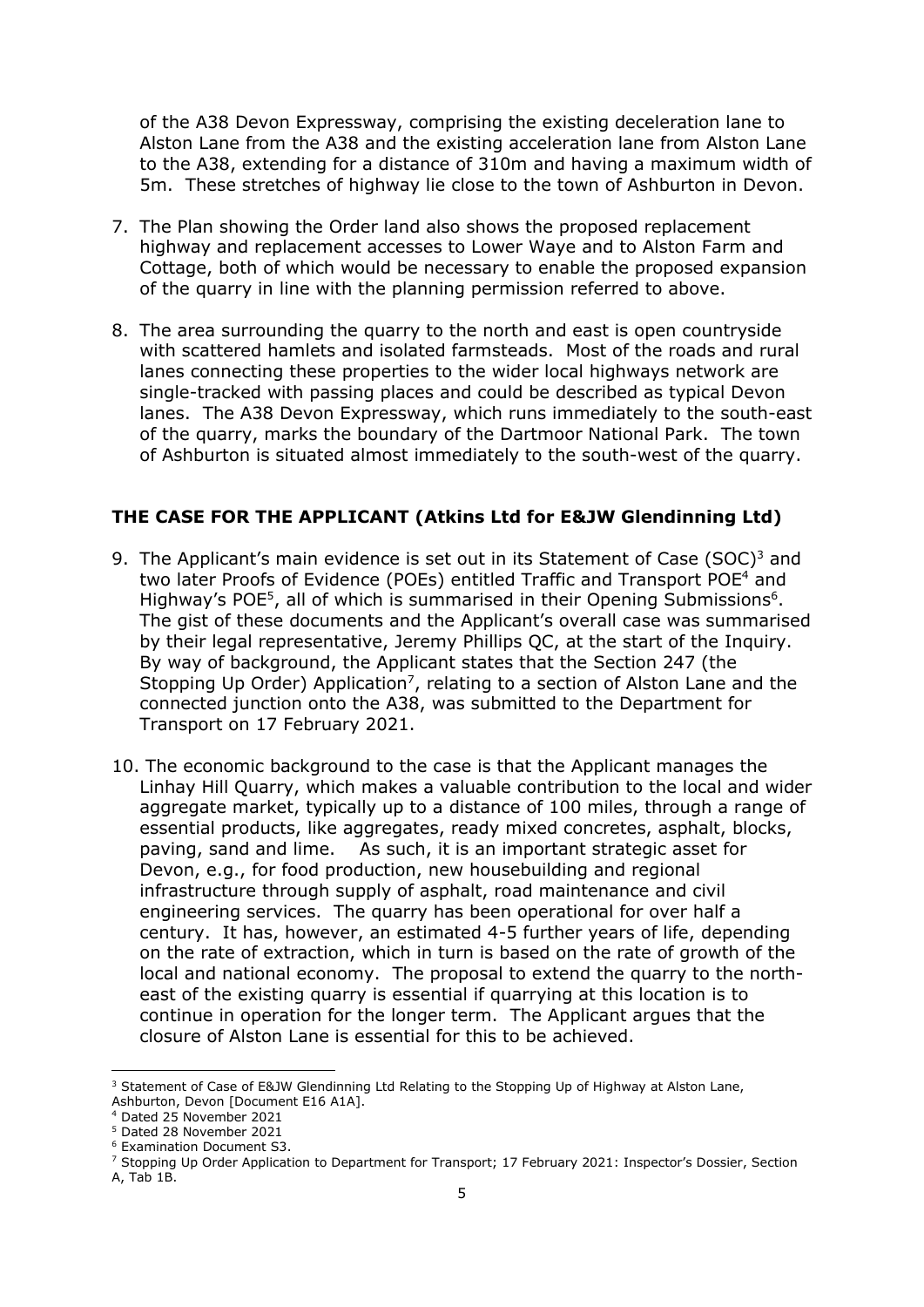- 11. The Applicant argues that the closure of Alston Lane can be readily mitigated by additions and improvements to the immediately surrounding highway network. It is also argued that the economic impacts of the closure of the quarry would be severe, including: (a) the loss of more than 20% of Devon's supply of crushed rock aggregate (and crushed rock constitutes more than 80% of Devon's total aggregate supply); (b) loss of competition in the Devon aggregate market (because the other three major limestone quarries are all owned by the same company); (c) loss of some 210 jobs directly employed by E&JW Glendinning Ltd, plus a further 180 jobs, based on an economic multiplier of 75%, with corresponding impacts on the local economy and revenue for public services at both local and national level; and (d) it is estimated to contribute £6 million a year to the Devon and Dartmoor local economy.
- 12. The grant of planning permission for the Linhay Hill Quarry expansion by the Dartmoor National Park Authority (DNPA)<sup>8</sup> is subject to 48 carefully worded conditions. These include strict time limits specifying that the development to which this permission relates must be begun no later than 6 years from the date of this permission and that the extraction of minerals shall cease not later than 66 years from the date of the decision notice.
- 13. The planning permission covers a range of mitigation measures, including new permanent landscaping bunds with associated landscaping, surface water management works and other environmental improvements on land adjacent to the quarry. It also makes provision for six 'planned works' relating to highways and movement matters, as follows:
	- Closure and removal of the eastern part of Alston Lane from a point to the east of Lower Waye up to and including the junction onto the A38 (Alston Cross) – which of course is the subject of this report.
	- Provision of a new replacement road for the stopped up part of Alston Lane (Waye Lane) which links the rest of Alston Lane with Balland Lane in Ashburton (and hence to the A38).
	- Diversion of Ashburton Footpath 16.
	- Removal of existing accesses to Alston Farm and Lower Waye and replacement with new accesses.
	- Widening of Balland Lane and alterations to the coach turning circle at South Dartmoor Community College.
	- Introduction of a Traffic Regulation Order (TRO) and associated signage strategy for Caton Lane.
- 14.In addition, the improvement of Caton Junction with the A38 is planned, under a separate planning permission.
- 15.The expected development path, set out in the Applicant's Opening Submissions, can be divided into four main tranches:

<sup>8</sup> Dartmoor National Park Authority: Grant of Conditional Planning Permission; 15 March 2021: Inspector's Dossier, Section A, Tab 1A.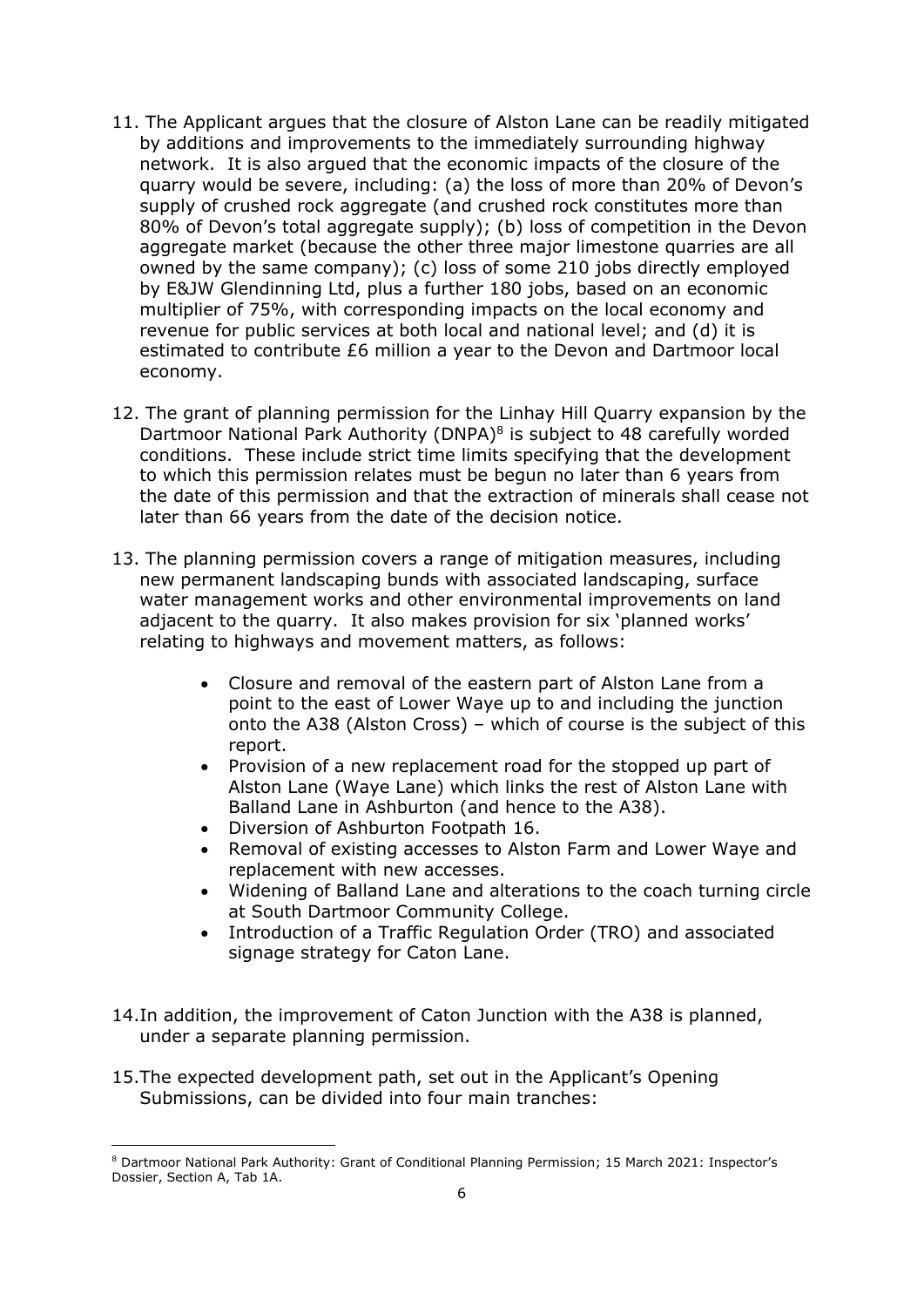- (a) Jan-Mar 2022 Clear vegetation along Balland Lane and route of Waye Lane and new accesses to farmhouses and service diversions;
- (b) Apr-Sep 2022 Construction of Alston Farm and Cottage access; flood attenuation works - Alston Farm Pond and Waye Pond;
- (c) Sep 2022-Feb 2024 Construction of new road Waye Lane and Caton Junction Improvements; and
- (d) Nov 2023-Nov 2024 Lower Waye access, Alston Lane Closure and Restoration of Alston Cross Junction with the A38.
- 16.In response to the points made by the eight duly made objectors, the Applicant responded under six main headings, as follows:
	- *(A) Road Conditions and Traffic*
- 17.The Applicant concedes that a certain level of impact was always inevitable, and in response to this, traffic modelling was carried out to predict the extent of this impact following the closure of the relevant section of Alston Lane. They maintain that this was work was carried out consistent with best practice and conclude that the impact of such traffic is not considered to be significant, whilst adequate mitigation is planned for, with the key commitments made in a signed and dated Section 106 Agreement. Their Transport Assessment  $(TA)^9$  also found that the surrounding roads (Caton Lane, Stormsdown Lane/Goodstone Hill and Tower Park Hill, as well as Alston Lane, were lightly trafficked routes.
- 18.Regarding the accuracy of the traffic surveys used by the TA, the Applicants comment that all data collected was acceptable to the local authority and Devon County Council (DCC), the highway authority. The passage of time since the first surveys in 2015 has not invalidated the data, and to infer otherwise is incorrect. Moreover, further traffic surveys have been undertaken in March 2017, June 2019, July 2021 and August/September 2021. The more recent surveys, at different locations in the surrounding network, generally show small traffic increases on the network, but with the effects of the Covid-19 pandemic not yet fully understood, most local highway authorities currently request that pre-pandemic information is used in assessments, or that recent information is factored to pre-pandemic (2019) levels.
- 19.Neither National Highways nor the local highway authority has ever questioned the capacity of nearby lanes or associated junctions to accommodate the projected traffic diversion following the closure of Alston Lane, and they are both supportive of the scheme. None of the surrounding lanes get near to reaching the most relevant capacity threshold of 300 vehicles per hour, which is set out in the Department for Transport (DfT) Traffic Advisory Leaflet 2/04 and explained in the Applicant's Traffic and Transport POE<sup>10</sup>. Furthermore, no new housing developments of any appreciable scale have been approved or are waiting to be implemented, and

<sup>9</sup> Atkins: Linhay Quarry Extension-Transport Assessment (TA); May 2016: Inspector's Dossier, Section E16, Tab A2, Document G.

<sup>&</sup>lt;sup>10</sup> DfT Traffic Advisory Leaflet; February 2004, set out in Appendix A to Atkins' Traffic and Transport POE.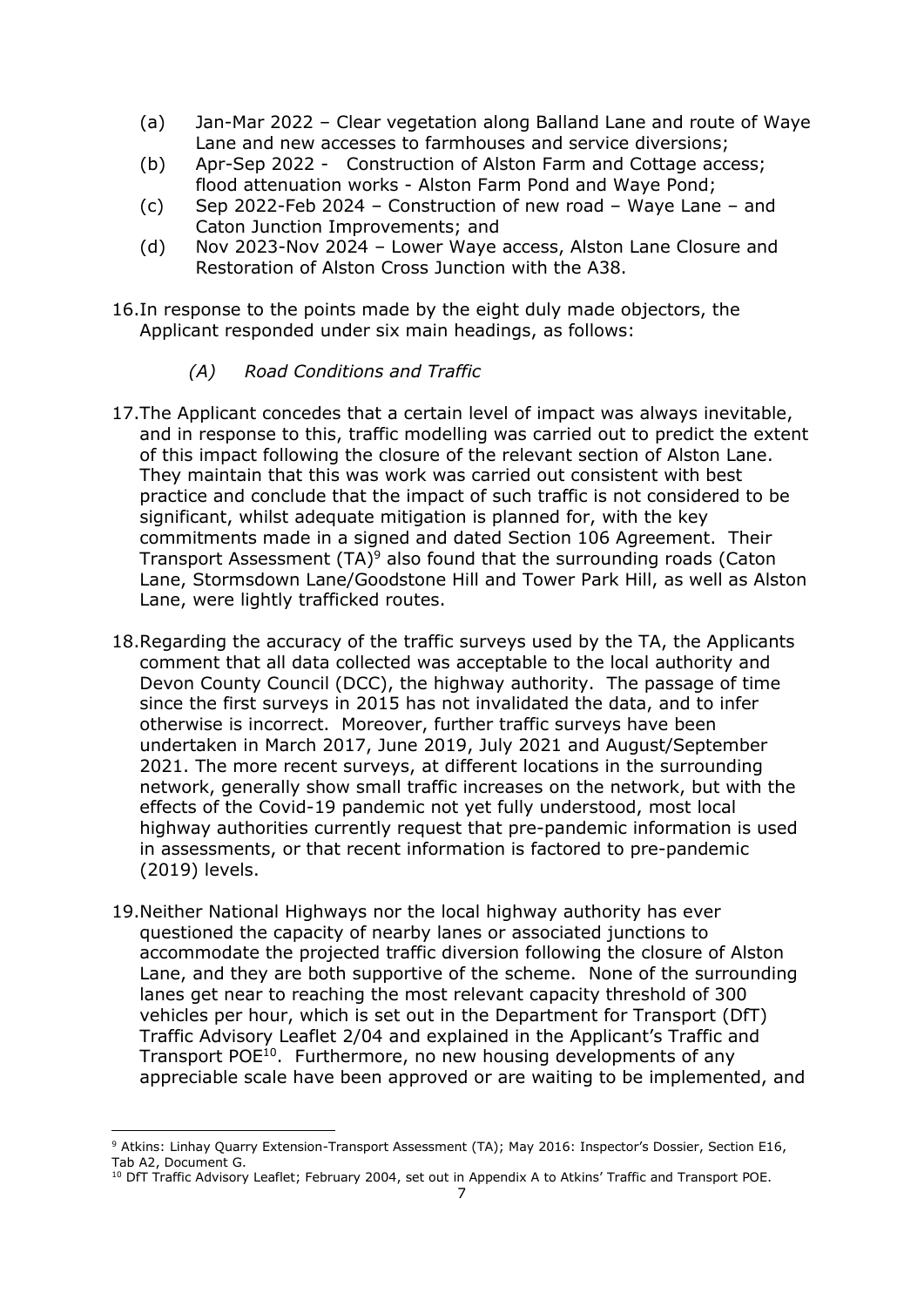it is inconceivable that any developments of any scale would have been consented to on the basis of the continuing existence of Alston Lane.

- 20.The Applicant considers it is also significant that DCC, as the highway authority, has not presented an objection, neither has it raised any significant concerns relating to traffic impact resulting from this development.
- 21.As a result of the proposed closure of part of Alston Lane, the Applicant's TA work predicts that most traffic movements will either divert to Stormsdown Lane or (the new) Waye Lane; Waye Lane will function as a replacement for Alston lane, linking up with Balland Lane in Ashburton. Like the existing Alston Lane, Waye Lane is identified as a rural route, is predominantly singletracked, and has just over eight vehicular movements per hour forecast for  $2021<sup>11</sup>$ . This level of vehicular flow is well within the acceptable capacity threshold set out by the Department for Transport Advisory Leaflet (TAL 2/04), and it is therefore considered that the surrounding rural lanes are suitable to accommodate the level of traffic experienced.
- 22.The TA's findings expressed above accord with National Highways' view that: "*No adverse impacts are anticipated in connection with the closure of the eastern part of Alston Lane and the junction with the A38 (Alston Cross)*" 12 . Clearly, the resultant journey times to Newton Abbot or Exeter would be slightly longer than before the closure, but equally, journey times to Ashburton and Plymouth would be shorter.
- 23.In response to concerns that increased pressure would be put on Caton Lane, a Traffic Regulation Order (TRO) is proposed to prohibit all vehicles from Caton Lane except for access, reinforced by a supplemental signage strategy. The TA also states that the mapping used by satellite navigation systems would not guide any through traffic via Caton Lane. Furthermore, its relative unattractiveness for local drivers would act as a deterrent. Alternative routes are likely to prove preferable. Also, improvements are planned to be made to the off-slip at Caton Cross to reduce potential conflict between vehicles exiting onto the A38 and traffic turning off the A38 towards the A383 and Stormsdown Lane. The Environmental Statement<sup>13</sup>, based on the mitigation proposals referred to above, states that the traffic impact is considered negligible.
- 24.The construction of the 'new' Waye Lane, as the alternative means of access to the A38 for traffic currently using Alston Lane, will be undertaken in character with the locality, with hedgerows where practical and a carriageway of varying width, in addition to providing improvements to access to South Dartmoor Community College (SDCC). Replacement accesses are to be provided to Alston Farm and Lower Waye. The traffic surveys undertaken have also considered the needs of pedestrians, cyclists and horse riders in the area.

<sup>&</sup>lt;sup>11</sup> Atkins TA, para 7.6.

<sup>&</sup>lt;sup>12</sup> Highways England planning application consultation response; July 2016.

<sup>13</sup> Atkins Environmental Statement for Caton Cross; February 18 2018, Inspector's Dossier, Section A16A, Tab 1B, Index R.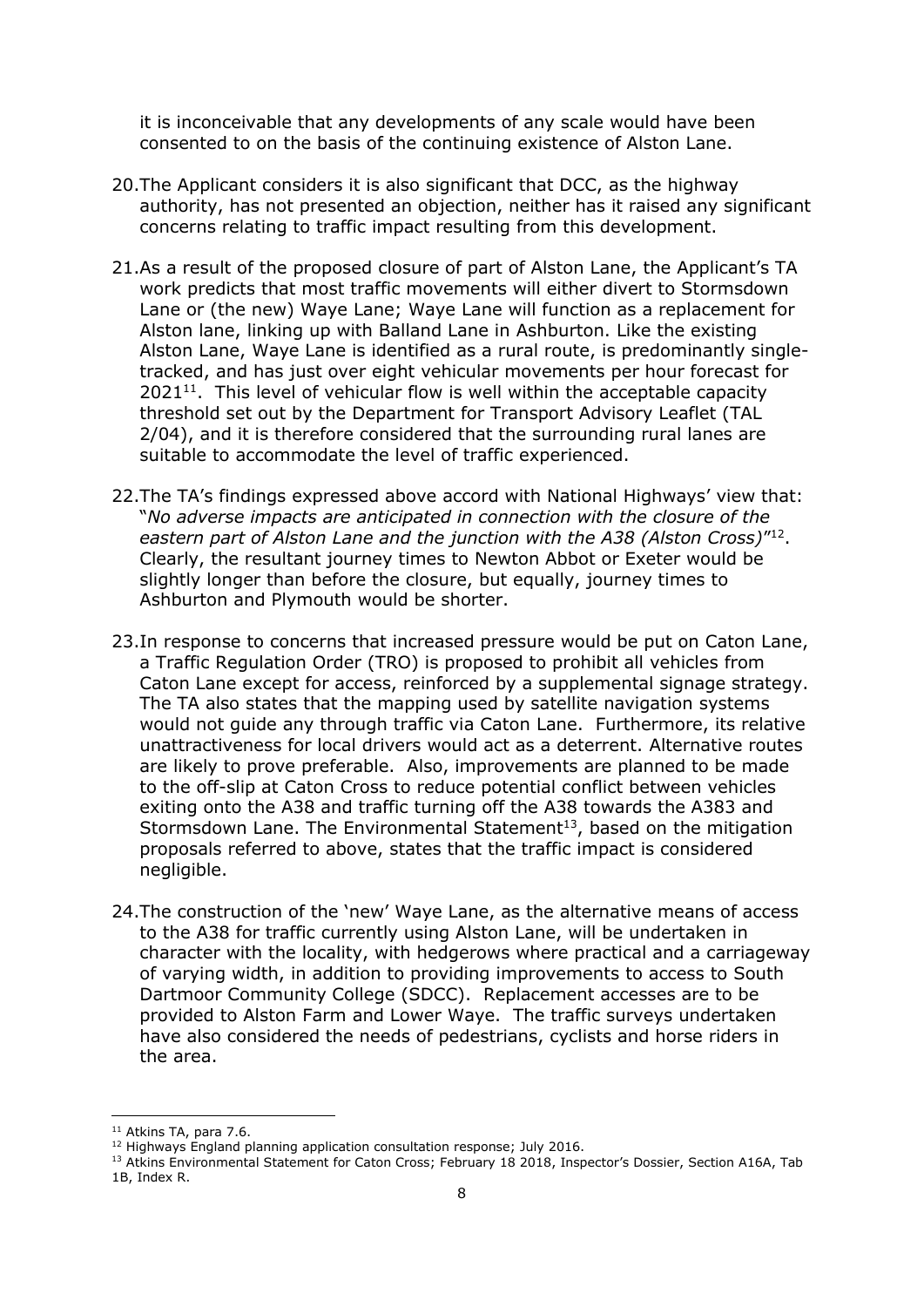25.In summary, the Applicant quotes from DCC's response to the planning application, which states that: "*the proposed development will perpetuate the existing levels of traffic from the quarry, rather than intensify it*". The Applicant concludes its section on road conditions and traffic by stating that overall, works resulting from the proposed stopping up will lead to an acceptable highway situation when compared with that which currently exists in the described locations. The stopping up is therefore considered acceptable in terms of the balancing of interests between the approved quarry extension and the effect on highway users.

#### *(B) Environmental Impact*

- 26.The Applicant responds to several concerns raised by Objectors, principally regarding flooding. There is all round agreement that rainfall unpredictability and climate change are real, although such concerns have been taken account of in accordance with the relevant Government guidance. The Applicant states that comprehensive proposals have been prepared to seek to mitigate historic issues of flooding in the area, and this has included clearing the drains at the foot of Goodstone Hill to address the flooding there. The Environment Agency's letter of 8 September 2016 is quoted, which considers that the formalisation of the proposed quarry flood defences would reduce the frequency of flooding in Ashburton.
- 27.In response to the images of flooding at the foot of Stormsdown Lane, submitted by an objector, the Applicant states that such an occurrence is rare, and quotes the DCC's Neighbourhood Highways Officer's confirmation that in the last five years at least, it was only in the very wet weather of mid-February 2020 that many roads were blocked by flooding, including several A roads, such as the A383. This highlights the unpredictability of flooding, but that critically, the proposed Order will not in any way worsen the existing position. Nevertheless, the Applicant, with the agreement of DCC, is investigating the drains at this point, and no serious issues were reported at the Inquiry.
- 28. Regarding access for emergency services vehicles, Waye Lane provides a sufficient alternative route which it is contended will be equally as convenient as the current Alston Lane for the ambulance or fire engine based in Ashburton to reach properties on the higher ground above the quarry. The increased surface water run-off deriving from the new Waye Lane and widening of Balland Lane as a result of this Stopping Up is to be mitigated by attenuation. The Flood Risk Assessment submitted with the planning application concludes that there is no prospect of the extension proposals increasing flood risk and the only effect will be a beneficial one.
- 29.The Applicant also acknowledges the concerns raised over the preservation of hedgerows and hedges. Clearly, any hedgerow deemed to be of historical or ecological importance requires grant of consent by the local planning authority prior to removal, and the Applicant has expressed their intent to strengthen hedgerow connectivity, recreate historic field patterns in certain areas and relocate lengths of hedgerow in line with the new access to Alston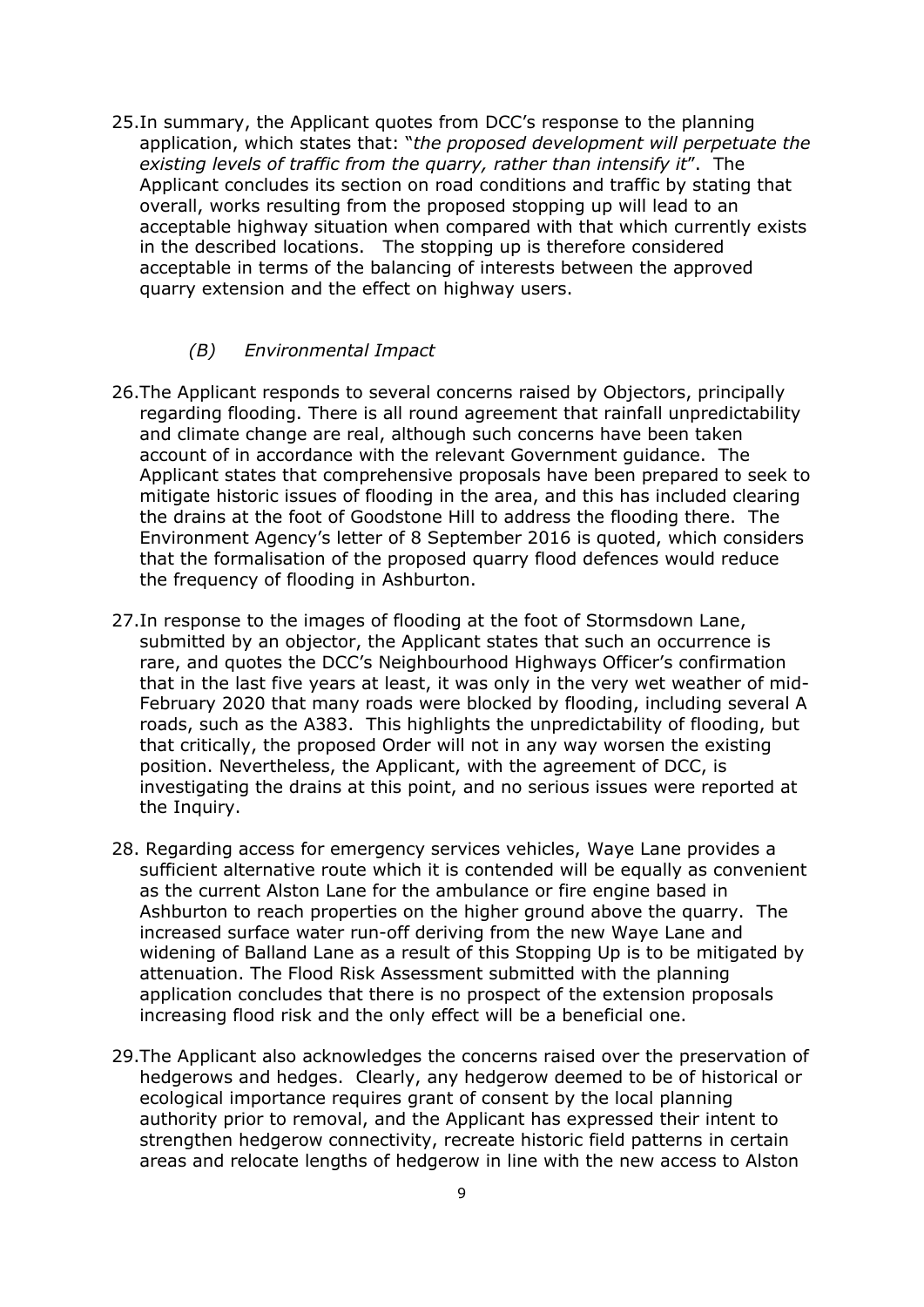and around the bunds, all of which will secure landscape and biodiversity benefits. In addition, a further 2.3km of new hedgerows will be planted, principally alongside the new Waye Lane.

- 30.The Applicant also draws attention to the Do-Nothing scenario, in which additional limestone would need to be imported to maintain Devon's essential crushed rock supply, which would mean that greenhouse gas emissions associated with transport of limestone would more than double if limestone had to be brought in from outside the county. Therefore, it is argued that the environmental impact of not extending the quarry would be greater than the alternative.
- 31.In response to the issue of sinkholes, the Applicant asserts that the sinkhole adjacent to the A38 slip road at Goodstone Hill is not related to the quarry operations, and that this remains the responsibility of Highways England to determine the necessary action, not the quarry company.

#### *(c) Impact of the Works on Heritage Assets*

- 32.The Applicant notes the concerns that Alston Lane is an important contributor to the history of transhumance, but it also notes that the supposed overriding benefit of this 'ancient' and 'commodious' route in its current condition has not been prioritised by DNPA in recognition of its historic usage, but rather as a direct link to the A38. An Historic Environmental Assessment<sup>14</sup> was commissioned by the Applicant to assess the historic impact of the SUO. It identified that Alston Lane has low potential to yield information about its origins and history, given the continued use of the highway. By enabling the SUO, confirmation of any such historical features may arise, although there is, of course, no guarantee that any historical features have survived.
- 33.The Applicant notes that following the failed request to Historic England in 2018 to include Alston Lane as a scheduled monument, the droveway has been included in the Devon Historic Environment Record. However, this Record does not give a feature any added status in National Planning Policy Framework (NPPF) terminology, and therefore does not affect the results of the assessment made in the Applicant's Environmental Statement.
- 34.Conditions 37 and 38 of the planning permission address the provision of an archaeological watching brief. These conditions require a written scheme providing for an appropriately qualified archaeologist to carry out a full archaeological watching brief, which would enable the observation, recording and recovery of artefacts and post-excavation analysis, a full report provided to the local planning authority, and the removal of Alston Lane, of topsoil and hedgebanks at each stage "*shall be implemented in accordance with the approved scheme for that stage*".

<sup>&</sup>lt;sup>14</sup> Linhay Hill Quarry, Ashburton, Devon-Historic Environmental Assessment; prepared by Andrew Passmore BSc MCIfA on behalf of E&JW Glendinning Ltd; June 2016 [Inspector's Dossier Document E16A3.Doc Z].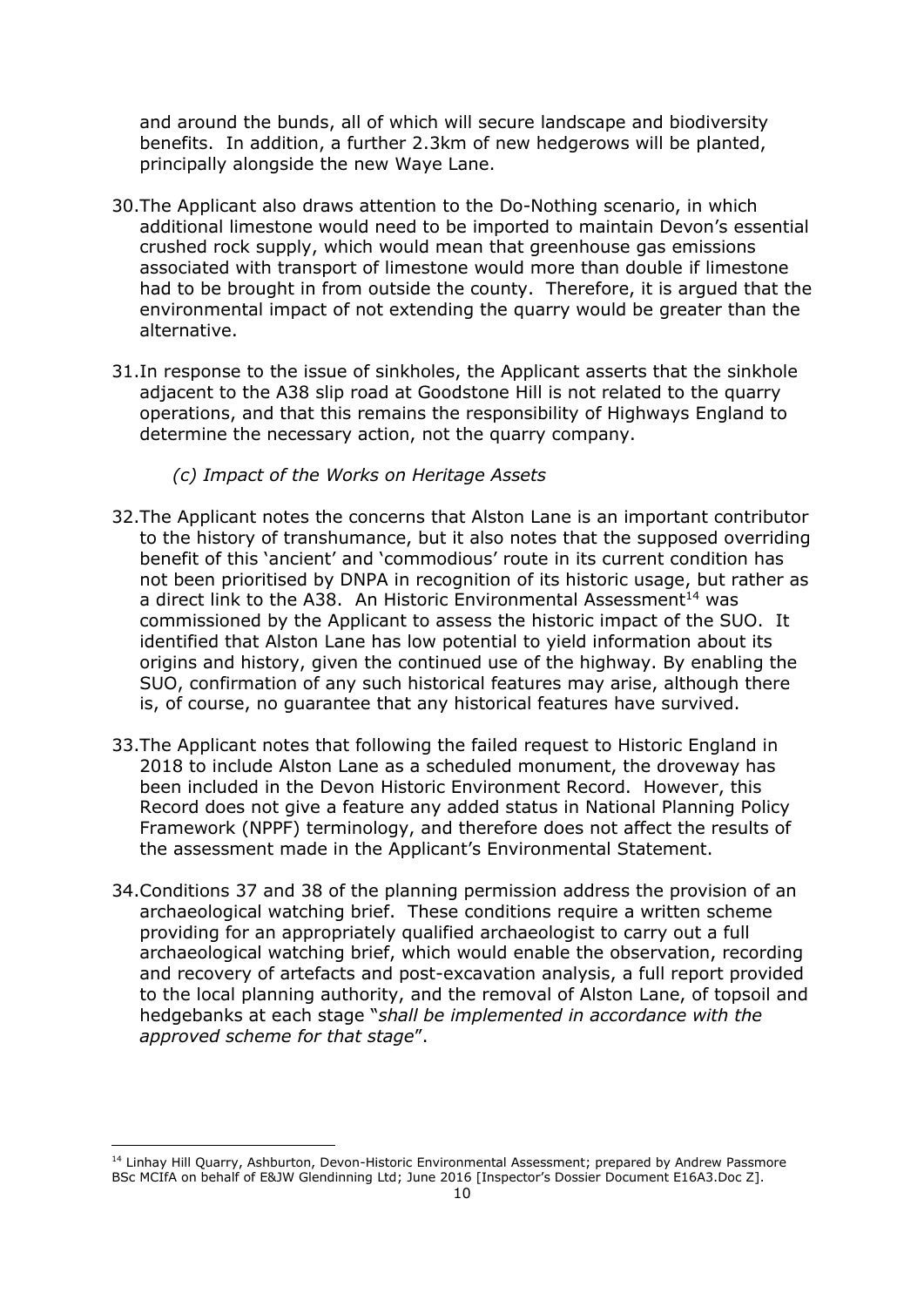## *(D) Alternatives*

- 35.The Applicant responds to the suggested option of a deep tunnel under Alston Lane as an alternative means of access to reach the quarry extension to the east, which it is claimed by an Objector, would be an easy option, using modern tunnelling technology. The Applicant estimates that this option would not be easy or simple and with the necessary safety margins would reduce the amount of limestone that the extension could yield by some 46%, making the extension unviable. The cost of construction, estimated at approximately £10,000 per linear metre, would come to approximately £2.5 million (assuming a tunnel of 250m in length). There would also be significant operational complications in extracting sufficient material in the extension area first to a sufficient depth to ensure that the tunnel could connect through on the level. The Applicant therefore discounts this option on excessive costs and safety grounds.
- 36.Another option suggested by an Objector is to reduce the extension by omitting stage 4 and diverting Alston Lane around the outside of the reduced quarry extension. This option would also significantly reduce the amount of limestone yielded by the extension.
- 37.DNPA considered both of the above mentioned alternatives because of the need to fully address the Major Development Test for major development within National Parks, as set out in paragraph 177 of *the Framework* (2021) but came to the conclusion that there were no feasible alternatives to that proposed in the application. DNPA also agreed with the need for the development and that it represented exceptional circumstances and that it was in the public interest to grant the permission.

 *(E) Statutory Tests*

- 38.The Applicant's Opening Submissions also explain the statutory tests for a Stopping Up Order, summarising them as:
	- Is it a public highway?
	- Is there a valid planning permission?
	- Is the closure necessary to carry out the approved development?
	- Is it in the public interest to do so?
- 39.In determining the planning permission for the extension of the quarry, the Decision Notice stated that the Authority's Officers have confirmed that there is a need for the development that cannot be met in another way; that it would be in the public interest to approve the application; and that the benefits of the proposed development override the identified adverse impacts on the landscape and natural beauty of the National Park<sup>15</sup>.
- 40.The Opening Submissions argue that the SUO is fundamental to the implementation of the scheme for which conditional consent has been granted, as Alston Lane runs between the existing quarry and its proposed extension. Alston Lane effectively blocks access to the approved quarry

<sup>&</sup>lt;sup>15</sup> Page 13 of the Decision Notice.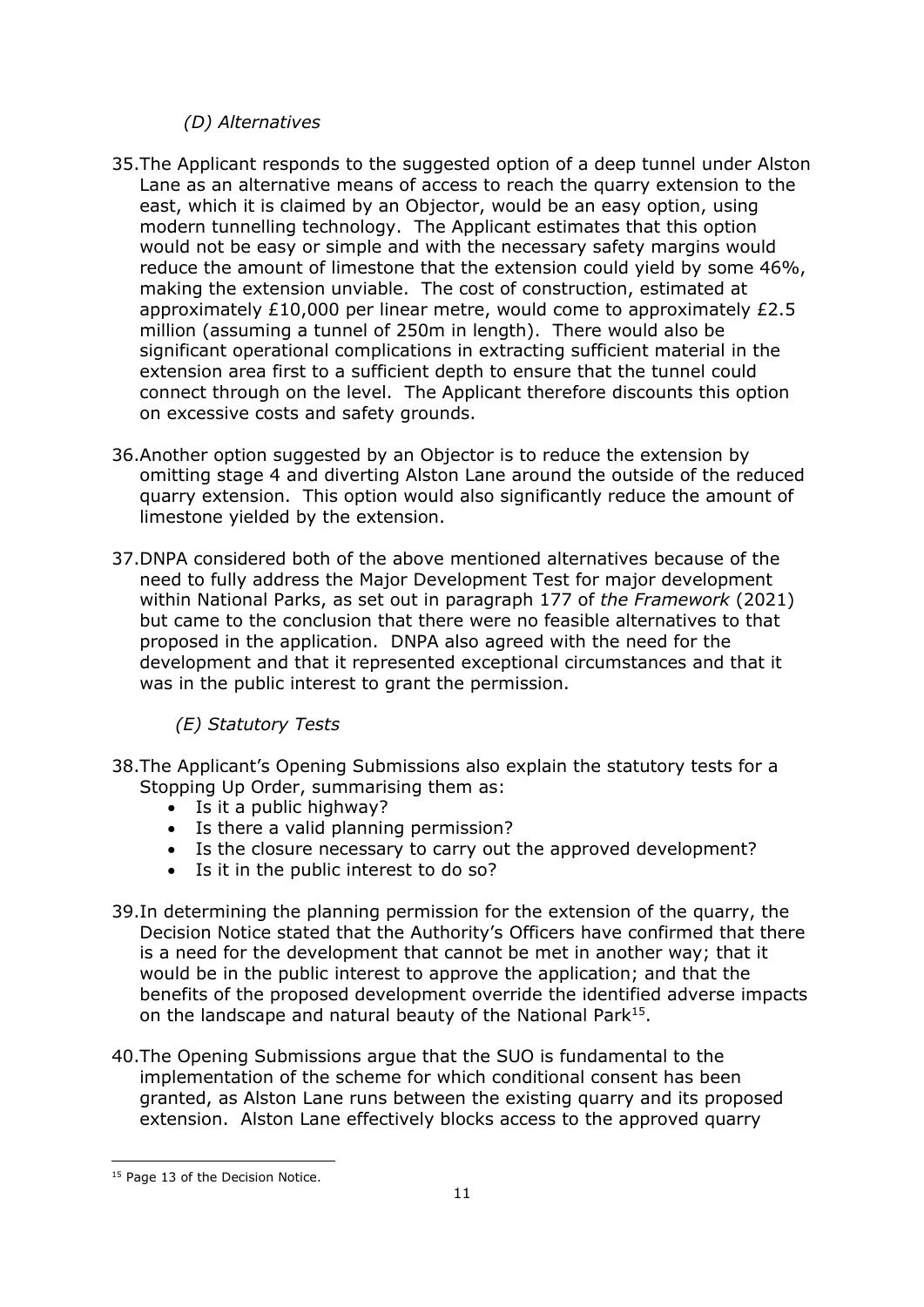expansion. In addition, Schedule 4 of the Section 106 Agreement, agreed on 9 March 2021<sup>16</sup>, identifies that the Order under Section 247 of the Town and Country Planning Act 1990 is required to secure the closure of Alston Lane and the junction with the A38 for the development which has been granted planning permission, thereby establishing it as necessary for this development to take place.

41.As the Opening Submissions argue, the Section 247 process is not there to reconsider the essential planning merits of a development, but it is for the Secretary of State for Transport to determine whether the disadvantages and losses (if any) flowing directly from a closure order are of such significance that they ought to refuse to make the closure order.

## *(F) Conclusions*

- 42.The Applicant, for all the reasons set out above, argues that the application for the making of the SUO under Section 247 of the Town and Country Planning Act 1990 (as amended), fully satisfies the statutory test requiring such as order to be necessary, to enable development to be carried out in accordance with the grant of a valid and extant planning application.
- 43.The Applicant also argues that every valid objection that has been raised has been addressed during the course of the details of the extensive and detailed planning process, commencing in June 2016 with the lodging of the initial application with DNPA, and concluding on 15 March 2021 with the grant of conditional planning permission and its attendant Section 106 Agreement. This is not an opportunity to reopen the planning arguments which were settled with the granting of that planning permission.
- 44.In looking at the merits of the SUO, it is the Applicant's view that the Secretary of State must take into account any significant disadvantages which would flow directly from the Order, and balance those against the countervailing advantages to the public as a whole, including the planning benefits of the approved development. When weighed in the balance, the Applicant argues that the countervailing advantages overwhelmingly favour the making of the Order sought.
- 45.The Applicant also states that all reasonable alternative sources of limestone have been explored, but it has been found that they would involve transportation of materials from significantly further afield and therefore have greater environmental impacts. The environmental impacts of the proposed quarry expansion have been carefully considered, including consultation with the nearest residents and Ashburton Town Council, and these effects have been minimised as far as possible.
- 46.The Applicant's closing submission ends by stating that the removal of the relevant section of Alston Lane would be readily mitigated by additions to and improvements of the immediately surrounding highway networks, which are also part of the approved development.

<sup>&</sup>lt;sup>16</sup> Inspector's Dossier Document E16A2 Doc D.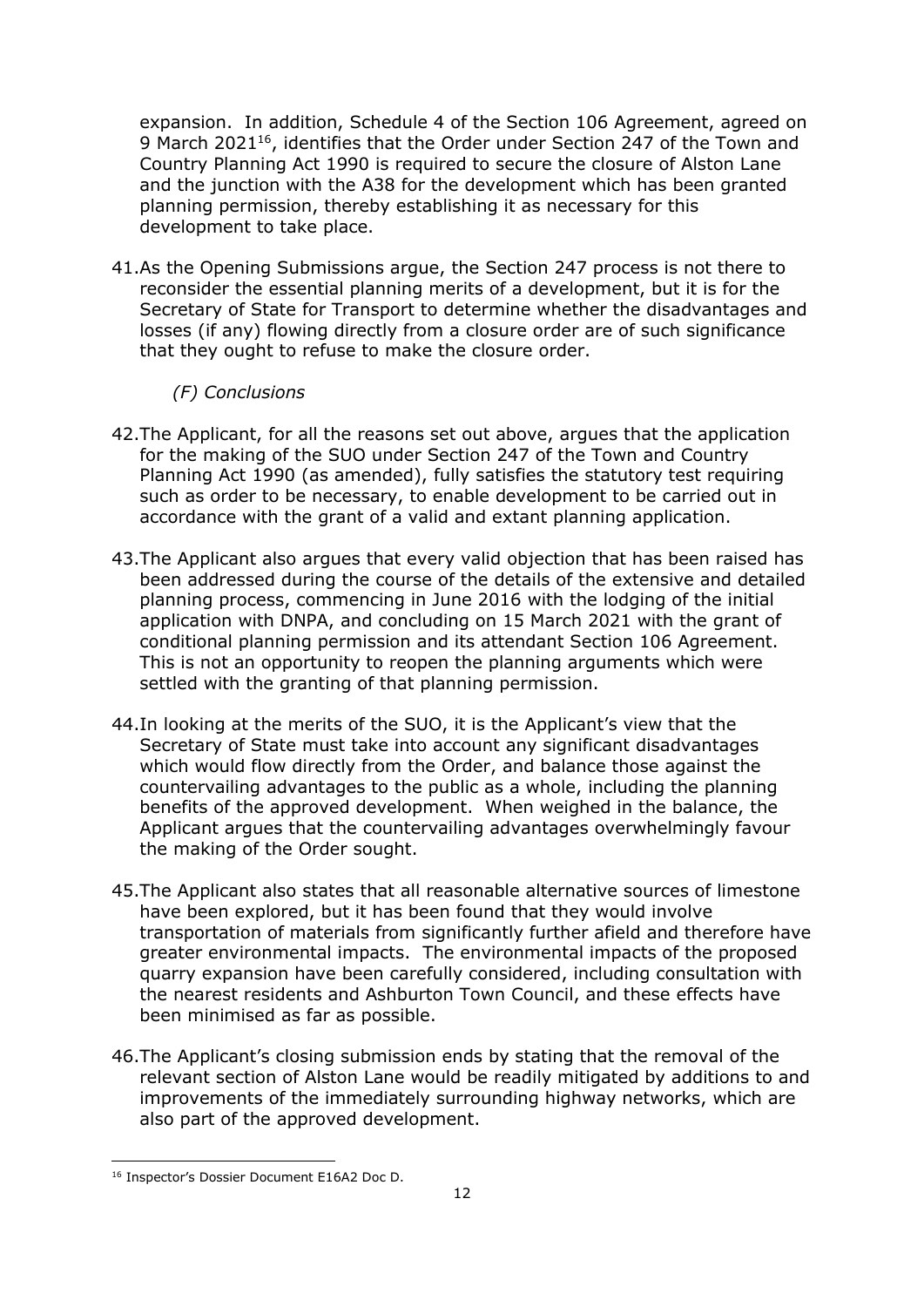**THE CASE FOR THE OBJECTORS (They were from an anonymous objector, referred to as Objector A; Mr and Mrs Michael and Madeleine Gregson; Mrs Susan Small (initially referred to as Objector B, but since has stated that her name can now be disclosed); Mr Michael Penfold; Mr and Mrs Nigel and Iris Horsey; The Devon Karst Research Society, represented by Mr Brian Lewarne; a second anonymous objector, referred to as Objector C; and Mr Phil Morgan. I also refer to an additional, late objector, Suzanne Jones.)**

#### **Anonymous Objector A**

- 47. Objector A's principal objection to the Order $17$  is on the grounds of the regional historical value of the Alston Lane part of the Moor to Shore Route, together with the surrounding fields and hedges, which are part of Devon's historic landscape, and which are now considered to be at risk. The Moor to Shore route was a transhumance droveway which extended from Cockingford on Dartmoor to Cockington in Torquay.
- 48.It is argued that Alston Lane is the most commodious, direct and dry route between the A38 and the Moor, and it has been retained throughout history and so has survived because of its usefulness and importance. Objector A's statement also contains a wealth of historical information, including on heritage assets and historical economic and social information appertaining to the drovers' routes between the Moors and the coast.
- 49.Objector A also argues that access to the A38 at Alston Cross is still very necessary, and that its closure will significantly increase the amount of time which will be added to a journey, whether it be to the High Moor or onto the A38; public safety is paramount, and it is suggested that a pedestrian bridge should be constructed across the A38 at Alston Cross.
- 50.Concern is also expressed about the existence of a sinkhole at Caton, which would come under more pressure from increased traffic following the closure of Alston Lane. There would be safety implications resulting from this action.
- 51.Objector A concludes by stating that meeting a temporary need would cause irreplaceable loss.

#### **Mr and Mrs Michael and Madeleine Gregson**

- 52.Mr and Mrs Gregson's principal objection to the Order<sup>18</sup> is on highways grounds. They argue that Alston Lane is the only viable route to Dartmoor, especially for emergency services vehicles, as the other routes (Caton Lane and Goodstone Hill/ Stormsdown Lane) are sometimes impassable due to flooding, snow or ice.
- 53.Doubts are expressed over accuracy of the 2015 traffic survey predictions (DNPA0322/16), which are considered to underestimate the true volume of traffic growth since the end of the Covid-19 lockdown, which they believe has

<sup>&</sup>lt;sup>17</sup> Inspector's Dossier Document E16B.

<sup>&</sup>lt;sup>18</sup> Inspector's Dossier, Document E16C.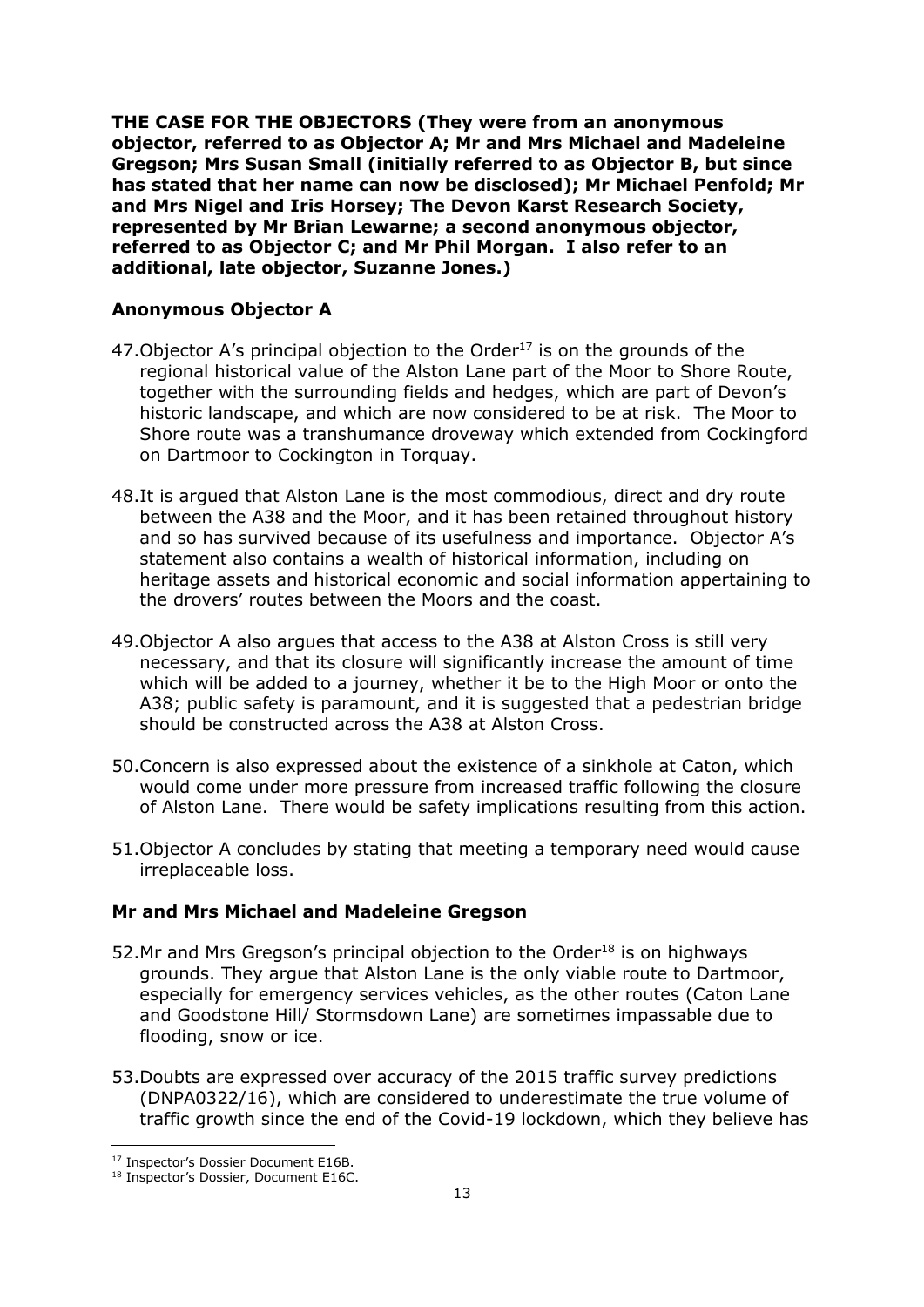been exacerbated by the recent housing development on the edge of Newton Abbot, the large growth in dog ownership and increased journeys to Dartmoor once Covid related travel restrictions were lifted. These factors, they maintain, have led to an increased number of incidents and accidents, whilst they consider the proposed TRO for Caton Lane would be unenforceable.

- 54.Mr and Mrs Gregson suggested a compromise arrangement, comprising a smaller extension to the quarry, with a diversion of Alston Lane around the edge of the (smaller) extended quarry. This, they argue, would be less costly than improving Waye Lane, and would not result in increasing congestion around SDCC at the junction with Balland Lane.
- 55.Finally, the Gregsons state that the surrounding lanes are simply not capable of taking any further increase in traffic, and the above-mentioned compromise is the only effective solution to satisfy all parties.

## **Mrs Susan Small**

- 56.Mrs Small's principal objection to the Order<sup>19</sup> is based on highway safety, especially in relation to Caton Lane, which she argues cannot accommodate any displaced traffic, and the "inherent dangers" of joining the A38 from Caton Lane.
- 57.Mrs Small also argues that the TRO to relieve traffic conditions in Caton Lane would be unenforceable, especially in view of limited police resources. The 2015 traffic forecast, which was the basis for the TA submitted in support of the planning application, has no seasonal adjustments, which is a relevant consideration. Also, Mrs Small alleges that the survey calculations of the time taken for journeys along Goodstone Hill have not taken into account all the reversing action on single track sections of the route.
- 58.It is also noted that since 2016 when the transport survey was carried out, there have been three additional planning permissions, granted on appeal, that will put huge amounts of traffic onto the Liverton to Drumbridges roundabout. Also, the Stormsdown Lane traffic counts in 2015 do not reflect the very busy lane that Mrs Small now drives along every day and she estimates that the traffic has probably risen by at least 30% in the five years since then. Another traffic issue is the Goodstone Hill pinch point, where vehicles often have to reverse long distances, and which has been the scene of a number of accidents recently. The concern is expressed that congestion, reversing and accidents could all increase on Stormsdown Lane/Goodstone Hill as more traffic uses this stretch of road after the closure of Alston Lane.
- 59. Concerns are also expressed over the provision of a new footpath in this area, which, whilst not unwelcome in itself, could attract even more traffic through Caton Lane. Another factor which could exacerbate traffic conditions even further in this area is the number of visitors to the Civic Amenity facility at the quarry, which could be in the region of 300,000 pa. This again would

<sup>&</sup>lt;sup>19</sup> Inspector's Dossier, Document E16D.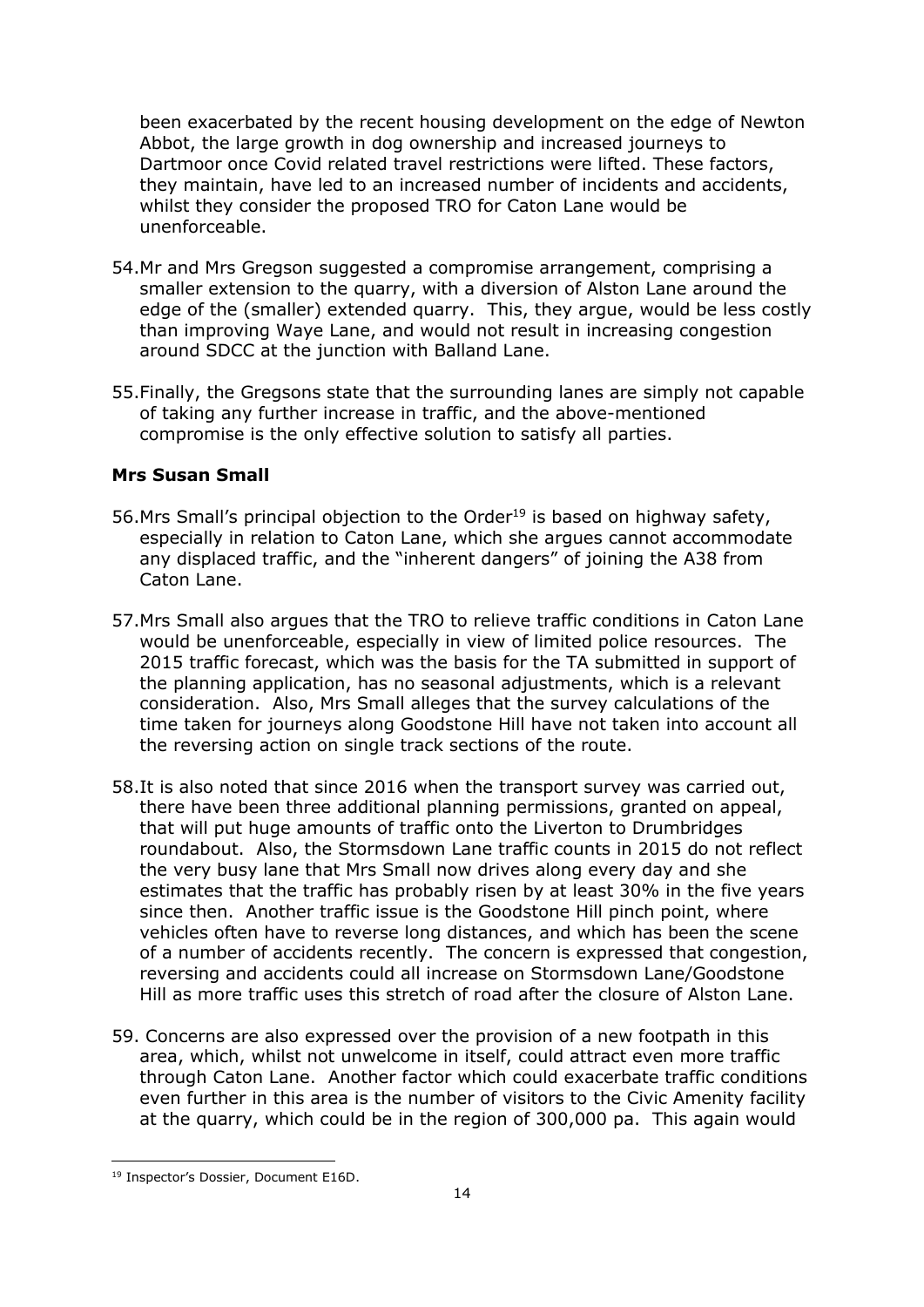conflict with the function of Caton Lane and exacerbate pedestrian safety problems. This would also be contrary to Devon Structure Plan policy TR10, which states that proposals should not adversely affect the road network in terms of safety and access to the network and should not detract from, or conflict with, the safety of the route.

- 60.It is Mrs Small's contention that Alston Cross is the only safe option to access the A38 between Ashburton and Drumbridges roundabout. This safe option for the public would be removed with the proposed Stopping Up Order.
- 61.In conclusion, this statement suggests that in order to facilitate the quarry expansion, Alston Lane should be re-routed around the periphery of the expanded quarry; otherwise, with the closure of Alston Lane, Caton Lane, as the most direct alternative, will become a rat run to the A38. It is maintained that the only argument against such a compromise is the desire of the quarrying company to maximise its yield of limestone, and that the compromise solution was not fully explored.
- 62. Mrs Small considers that the proposed TRO will not be effective, and that it is not supported by the police. The closure of Alston Lane should also be accompanied by improvements to Goodstone Lane/Hill and Caton Lane for the safety of current and future road users. Until these important safety issues have been addressed, the SUO has not been addressed adequately.

## **Michael Penfold**

- 63. Michael Penfold's principal objection to the Order<sup>20</sup> is based on highway safety. He states that traffic in the rural lanes in this part of Dartmoor is growing as local farms diversify, for example through farm shops, cafes, pumpkin picking and Christmas tree farms. The justification to close this junction for one temporary business (quarrying) at the potential cost of so many sustainable businesses now and in the future is not justified.
- 64.The proposed Waye Lane link is not considered to be a mitigating road, as it is not a like for like example, and potentially increases journey time via an already congested part of Ashburton. Mr Penfold argues that a mitigating road would circumnavigate the quarry extension towards Alston Farm and Caton and re-join at the existing Alston junction, ensuring the safe exit and joining of the A38 in the most commodious and timely method.
- 65.Concern is also expressed over encouraging traffic onto Caton Lane which is a particularly badly maintained road with limited passing spaces, whilst the onslip to join the A38 northbound is already dangerous on account of potential conflict with traffic manoeuvring to leave the A38 to join the A383 to Newton Abbot, a short distance further north. The statement also draws attention to impacts on Caton Lane resulting from the estimated 300,000 people annually who are anticipated to use the proposed 3G access and footpath from the extension area.

<sup>20</sup> Inspector's Dossier, Document E16E.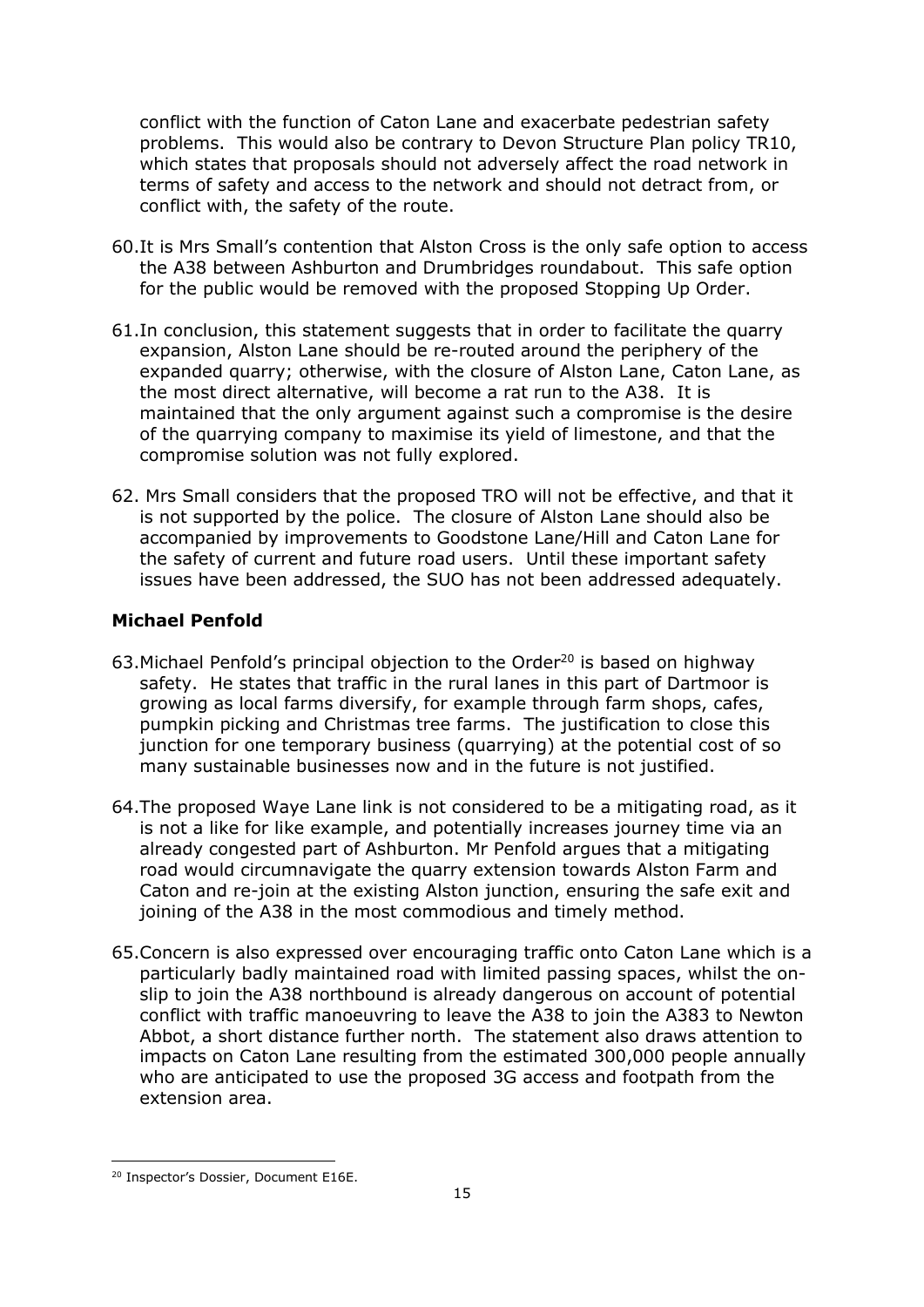66. Other considerations raised by Mr Penfold include Alston Lane providing the safest on and off slip to access the Moor directly off the A38; it does not flood as regularly as Caton Lane and Goodstone Hill; it has more passing places than Caton Lane; its closure will put greater pressure on the surrounding roads that are not fit for purpose; and the improvement works proposed by Atkins fail to identify that its suggested junction at Drumbridges is the only one on the roundabout that does not have traffic lights, resulting in long delays accessing the roundabout; and that the existing roads in the area are already at capacity.

#### **Mr and Mrs Nigel and Iris Horsey**

- 67. The statement by Mr and Mrs Horsey in opposition to the Order $^{21}$  explains that the surrounding area is served by three typical Devon lanes – Alston Lane, Caton Lane and Goodstone Hill (also known as Stormsdown Lane). The Horseys live on Goodstone Hill, at the end/beginning of the steepest and narrowest section, and this lane is their only access to the wider road network.
- 68.Their principal concern relates to traffic congestion in these lanes. They maintain that the traffic surveys totally fail to capture the 'chaos' on the difficult section of the hill, because the recording equipment is never placed there and there is not chaos every day. Some of the characteristics of Goodstone Hill include: it is a single track road for much of its length; it has limited passing places; it is steep; it is permanently wet during winter; a deep gully has been formed by floodwater; there are blind bends; there is a strong dazzle effect from the sun; the lane is regularly used by recreational cyclists; and there are pot holes.
- 69.In the event of the closure of Goodstone Hill, this leaves Caton Hill and Alston Lane; Alston lane is the least hazardous route. The proposed extension to Waye Lane to replace Alston Lane becomes obscured in the back streets of Ashburton and is a significantly longer journey.
- 70.The statement concludes by stating that Alston Lane is a critical lifeline for Mr and Mrs Horsey and many others.

#### **The Devon Karst Research Society, represented by Mr Brian Lewarne**

- 71.The Devon Karst Research Society has two principal objections to the Order<sup>22</sup>, which are based on impact on the culturo-historical human heritage, and on matters of public safety. The Society is concerned that the Order would remove another extant element of important heritage value in a National Park, which by its purpose is meant to preserve and enhance such features for the public benefit.
- 72.Mr Lewarne's statement states that Alston Lane is an established Roman Road and subsequently an established Drovers' Road of Medieval origin. It is also explained that Alston Lane enabled the transport of alluvial tin ores to

<sup>21</sup> Inspector's Dossier, Document E16F

<sup>&</sup>lt;sup>22</sup> Inspector's Dossier, Document E16G.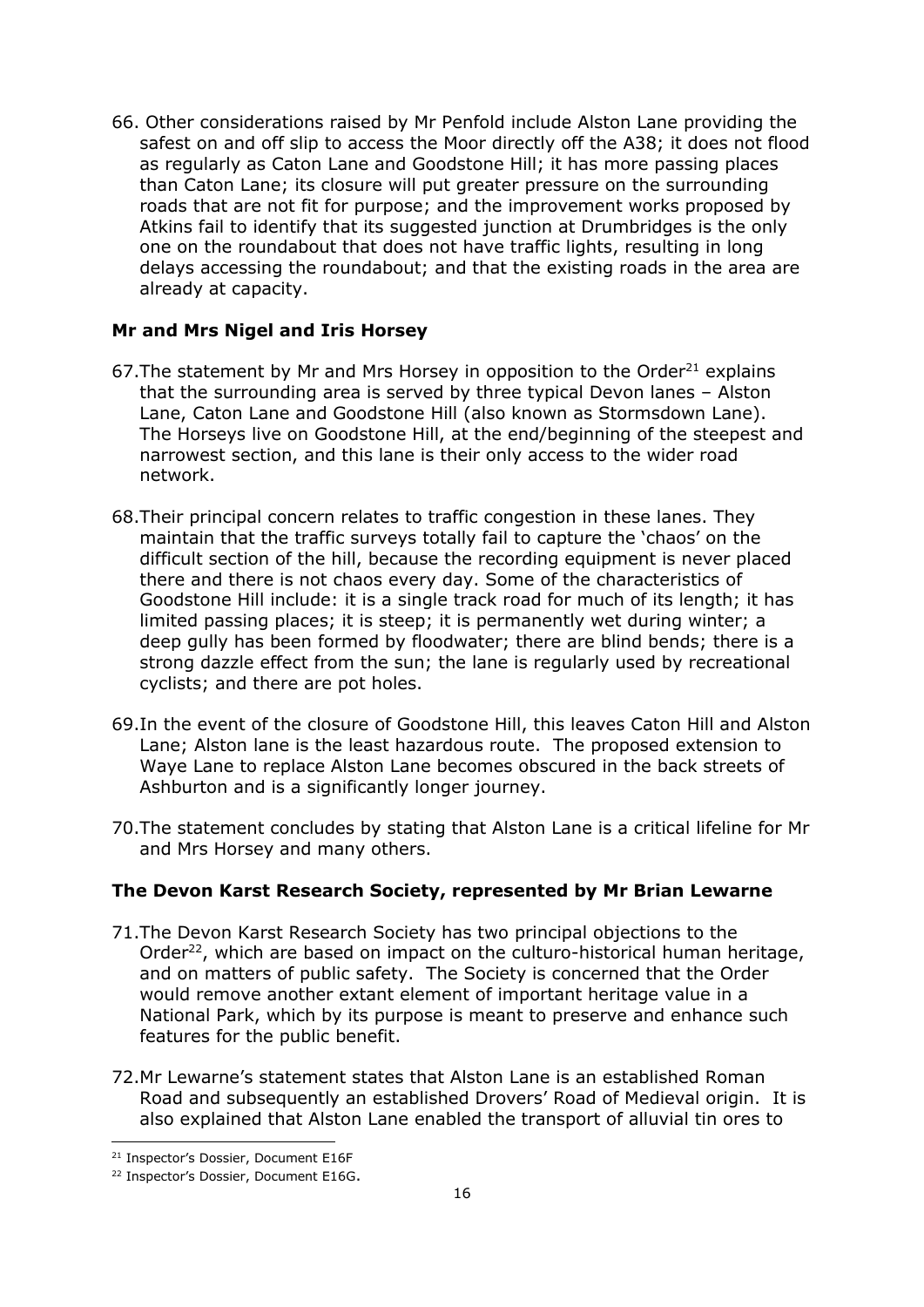the stannary town at Ashburton, whilst the lane is an important route in the other direction to the open air meeting place of the Stannary Convocation of Devon. The Order would break these important historic links for ever.

73.The Society considers that the proposed closure of Alston Lane where it meets the A38 Devon Expressway will exacerbate the problems of vehicular flow in the surrounding area, with the traffic burden being transferred to other local country lanes. There can be no valid replacement of "our" ancient Alston Lane. The planning of alternative routes is considered to be totally inadequate.

#### **Mr Phil Morgan**

- 74. The statement by Mr Phil Morgan in opposition to the Order<sup>23</sup> is based on highway safety considerations. The statement expresses concern that Mr Morgan's living environment will be irrevocably damaged by the increased traffic into Caton Lane. He argues that local traffic is unlikely to use the new Waye Lane, but will find the quickest option, and the TRO at Caton Lane is very flimsy and will not prevent rat running. A lesser extension of the quarry, with a rerouted Alston Lane around its periphery, is a reasonable compromise.
- 75.Caton Lane is single-tracked, is steep and has a crumbling tarmac surface. No indication is given by the scheme promoters as to the how the extra vehicles funnelled into Caton Lane will be absorbed by it. The proposed alternative routes, either via the new Waye Lane or via Drumbridges, are not considered to be reasonable alternatives.

#### **Anonymous Objector C**

- 76. Objector C's principal concerns in opposition to the Order<sup>24</sup> relate to the historic value of Alston Lane, highways considerations and sustainability issues around mining limestone. Alston Lane is described as an excellent example of an ancient Transhumance route, which is almost intact and well used by keen walkers and archaeologists. Alston Lane is also considered to be an excellent route for all traffic and is used by emergency service vehicles to reach Stormsdown, Sigford and all of the farms and houses to the northeast of Ashburton. Goodstone Hill is not regarded as an acceptable alternative, as it is prone to floods and is often impassable because of breakdowns.
- 77.The statement questions the need to mine the limestone at the scale proposed, especially in view of the Climate Change targets for cement emissions to fall by at least 30% by 2030, with 8% of CO2 production arising from cement production, and the world-wide need to "curb our appetite for concrete". The statement suggests that perhaps retaining Alston Lane might be a positive start?

<sup>&</sup>lt;sup>23</sup> Inspector's Dossier, Document E16I.

<sup>&</sup>lt;sup>24</sup> Inspector's Dossier, Document E16I.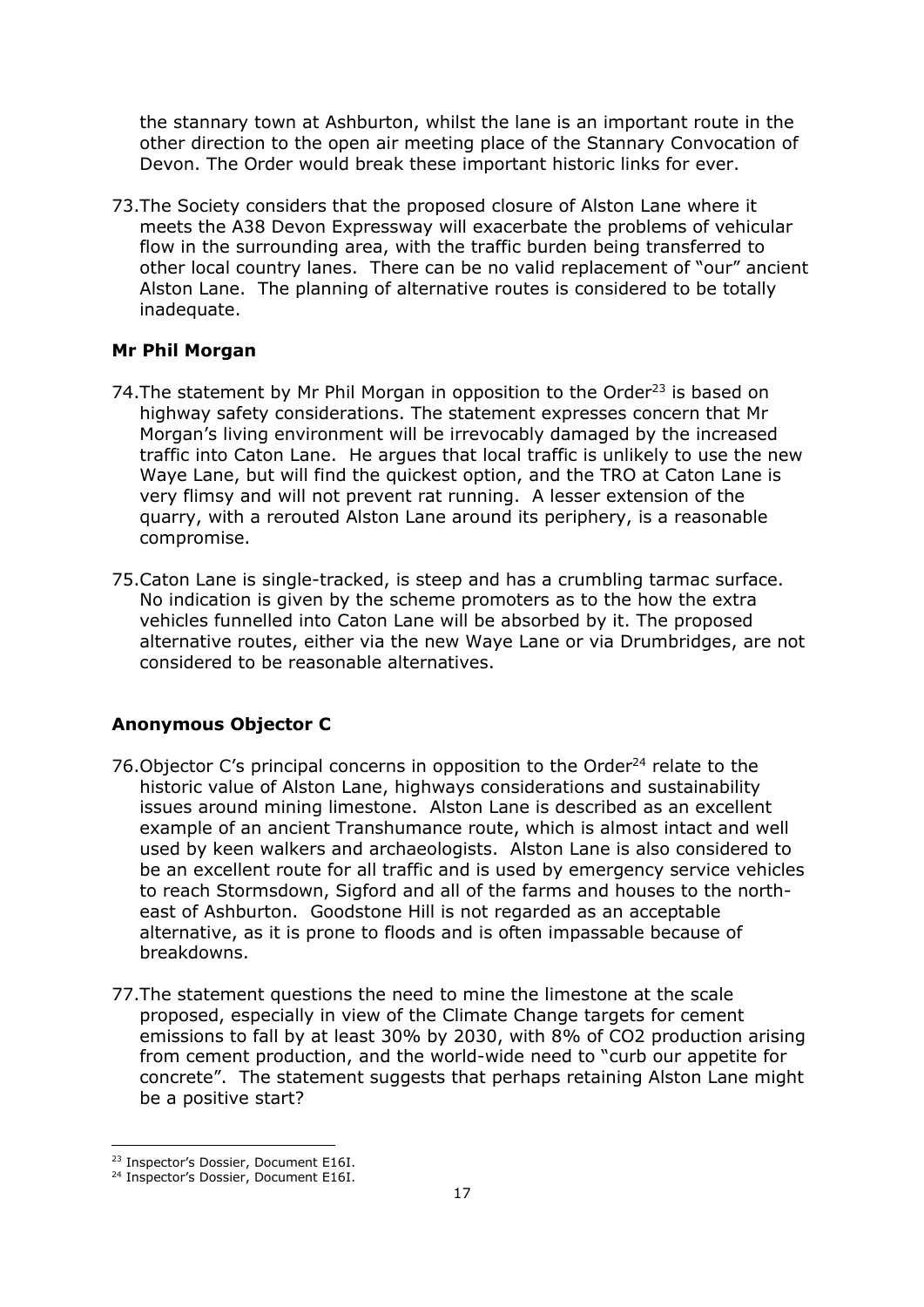#### **Suzanne Jones**

78.Suzanne Jones introduced late evidence, which is almost identical to that of Objectors A and C. She argues that the archaeological and environmental importance of Alston Lane is a crucial part of Dartmoor's and Devon's heritage and as such were not given sufficient weight in the considerations by DNPA in relation to the proposed closure and removal of a section of Alston Lane and its junction with the A38. Her late statements<sup>25</sup>, which were circulated at the Inquiry, also argue that Alston Lane is still the most commodious and dry route in the area, so that its value for present day traffic is still important.

#### **RESPONSES TO THE OBJECTORS' POINTS BY THE APPLICANT**

- 79.The Applicant's agent, Atkins Ltd, wrote individually in relation to each of the eight duly made objections listed in the above section. Seven of these letters were written on 5 July 2021<sup>26</sup> and one on 15 July 2021<sup>27</sup>, and they make the same points as in their rebuttal at the Inquiry. In addition, a few follow-up letters were written, responding to further points made by Objectors, including a detailed letter to Mrs Small on 17 September 2021 $^{28}$ . Several of these letters offer to meet with Objectors to explore possible ways forward and areas of agreement. The material points in these letters were written to explain the Applicants' position and hopefully address the concerns of the objectors, and are summarised in the following paragraphs:
- 80.The points made by the **Caton Group** (i.e. residents in Caton Lane) have been taken seriously and the Applicant has submitted proposals to DNPA for a local liaison group to provide an ongoing means of communication with neighbouring residents and landowners, including the Caton Group.
- 81.The proposals for Caton Lane include a **Traffic Regulation Order** (TRO) and associated signage to prohibit all motor vehicles from Caton Lane except for access. Once the TRO has been made, Sat Navs and other journey planners will not guide through traffic via Caton Lane. The overwhelming weight of third parties who have expressed a view on this matter, including members of the Caton Group, has been in support of a TRO as part of the quarry extension proposals. Also, there is no intention to use Caton Lane for quarry traffic.
- 82.Regarding the proposed **new Waye Lane**, the current design was agreed with DCC and guided by both DCC's road standards and the wish to ensure that it resembled a typical rural lane in keeping with this part of the National Park. The proposed one-way system will only affect coach traffic at the western end of Balland Lane.

<sup>&</sup>lt;sup>25</sup> Statements from Suzanne Jones; Document S1, undated referring to DCC Report to Teignbridge District Council on 1 March 2017; and Document S2, dated 3 December 2021 referring to the DNPA Report on the proposed Linhay Hill Quarry expansion.

<sup>&</sup>lt;sup>26</sup> Inspector's Dossier, Document D15AF; D15 BBA; D15CE; D15DBA; D15EBA; D15 FBA; and D15HBA.

<sup>&</sup>lt;sup>27</sup> Inspector's Dossier, Document D15GGA.

<sup>28</sup> Inspector's Dossier, Document D15CKA.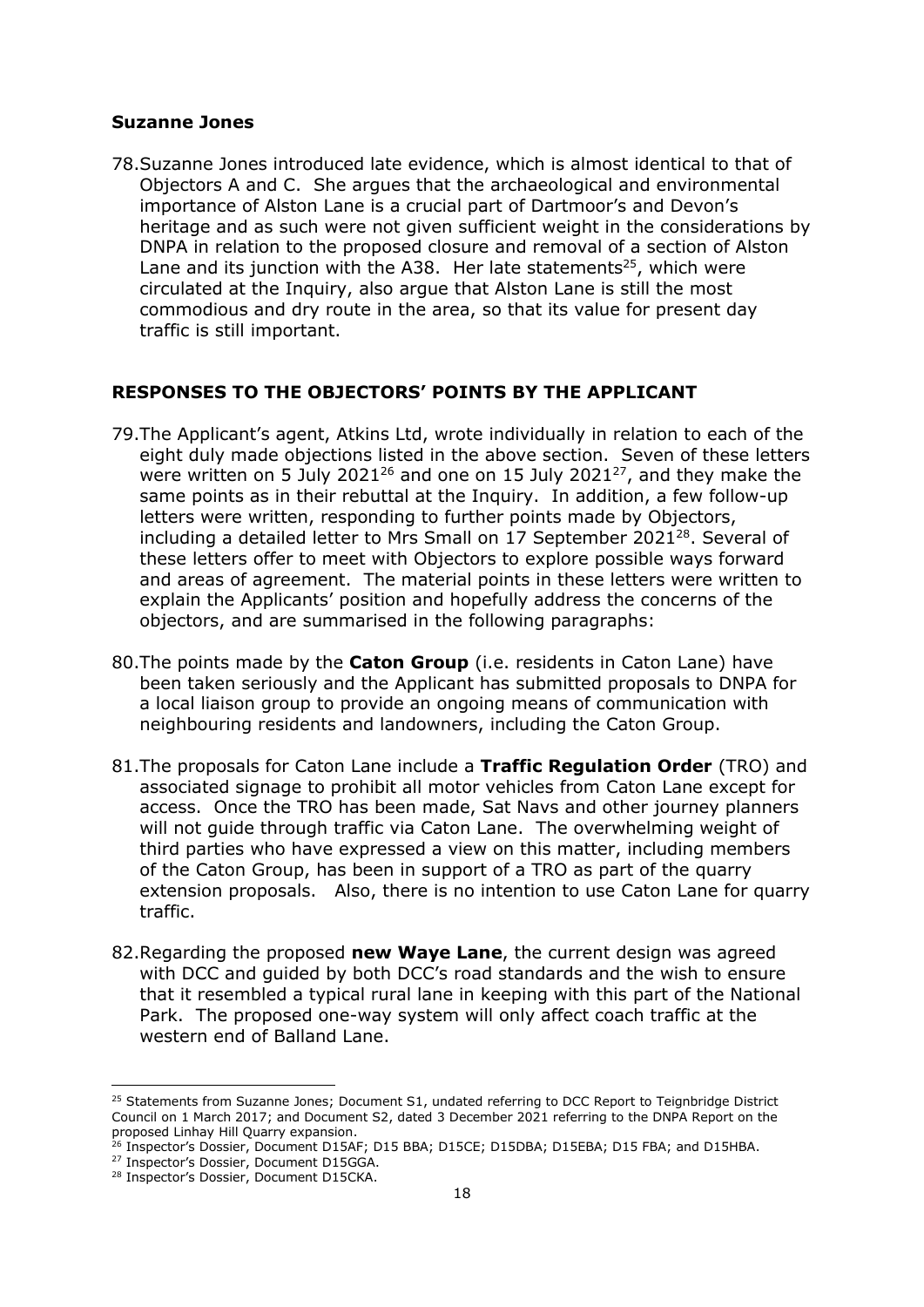- 83.The anticipated **traffic impact on Balland Lane** (linked to Waye Lane), based on the survey work in connection with the planning application, is for an increase of 63 vehicles per day on the eastern section and 80 vehicles per day on the western section, following the closure of Alston Lane. Although, at around 6 vehicles per hour, the Applicant considers two passing paces would be sufficient for this level of increase, in response to requests from Ashburton Town Council, SDCC and DNPA, the Applicant has decided to upgrade this mitigation to widening the entire length of the eastern section of Balland Lane, even though this is not required by the highway authority.
- 84.**Traffic surveys** undertaken so far by the Applicant include:
	- March 2015 Junction turning counts at Alston Lane, Caton Lane and Stormsdown Lane – these informed the Traffic Assessment submitted in support of the planning application.
	- July 2015 Automatic traffic counts (ATC) at Alston Lane.
	- March 2017 ATC on Balland Lane.
	- June 2019 ATC on Alston Lane, Caton Lane and Stormsdown Lane, and Automatic Number Plate Recognition survey on Alston Lane.
- 85.The **sinkhole** adjacent to the slip road at Goodstone Cross is the responsibility of National Highways and is not related to the quarry. National Highways is currently working on a longer lasting solution than the temporary works to date.
- 86.The concerns about the **proposed footpath to Caton Lane** in stage 1 of the extension are noted. This footpath was included specifically at the request of DNPA. The footpath ranger has offered to discuss with members of the Caton Group the fears that they have expressed about this, and to give special attention to the potential issues when the footpath is opened.
- 87.The alterations to **Caton Cross** were put forward at the specific request of National Highways and are included in the Stopping Up Application. The bus stop is the layby off the A38, a few hundred metres to the south-west of Caton Cross.
- 88.An **alternative route for Alston Lane around the periphery of the quarry extension**, to enable the continuation of a route between Waye and the junction with the A38, would result in some sterilisation of limestone and was not explored further in the Environment Statement.
- 89.In relation to the **restoration scenarios**, the visitor numbers in relation to Stover Country Park were mentioned in the Environmental Statement (ES) as an illustration of the magnitude of the public benefit that the restoration of the extended quarry could enable. This was not intended to be an estimate of the anticipated numbers at Linhay Hill. In any case, flooding the existing quarry is proposed when it is restored. Both scenarios involve access via the A38 slip road to Linhay Junction and the current main quarry access, not via the surrounding narrow lanes.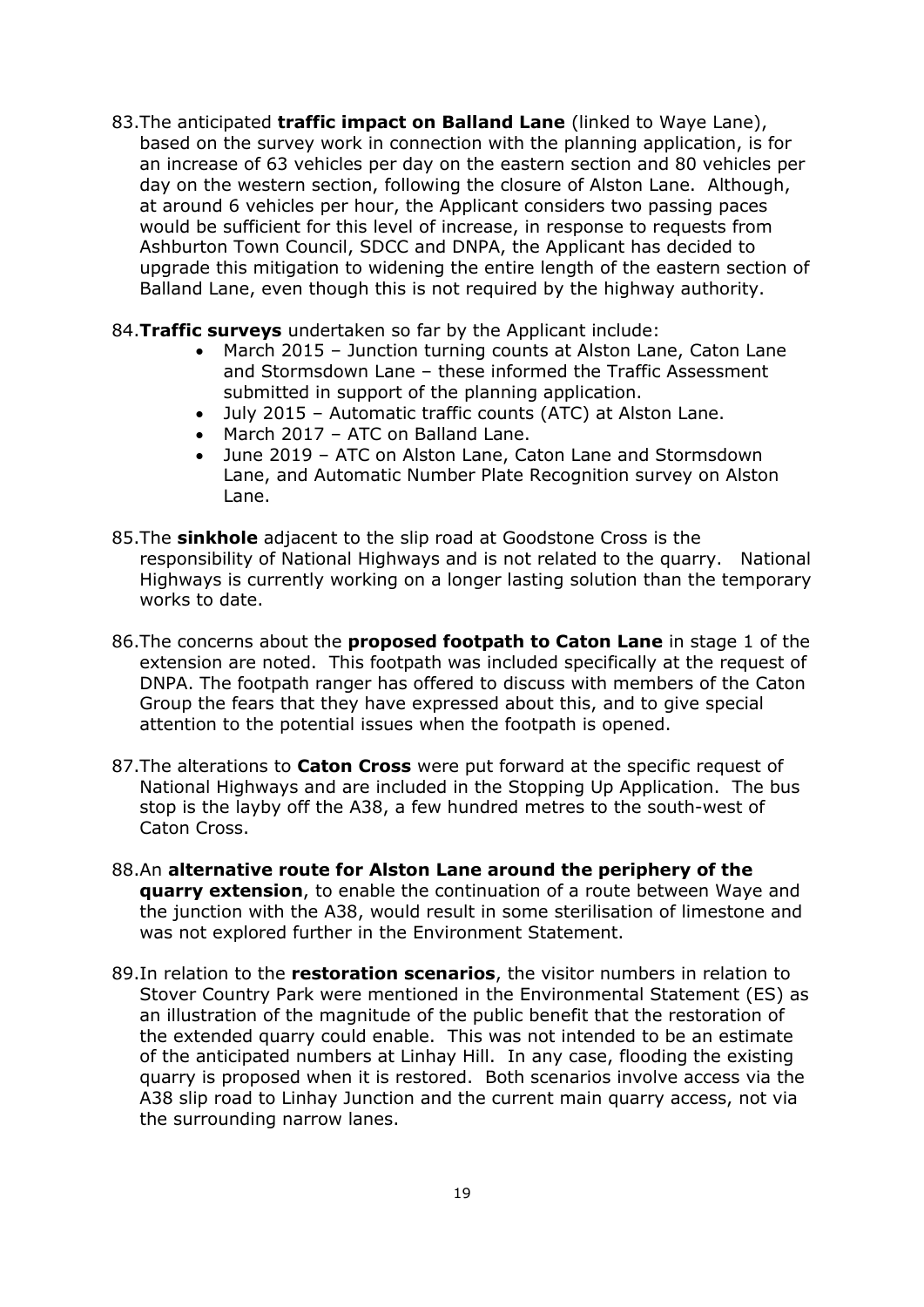- 90.The **alternative route to the A38 roundabout** (at Drumbridges) via Bickington using the old A38 is considered capable of accommodating the additional traffic which would be diverted there. However, DCC agrees with Atkins that the amount of traffic that would be diverted there is limited, and this also applies to Stormsdown Lane/Goodstone Hill
- 91.The need for **more coach parking in Ashburton** is a town matter and not directly related to the quarry. However, Glendinning has proposed to widen the narrow top section of Balland Lane and alter the coach turning circle at the school to help relieve coach traffic on the lower section of Balland Lane, by allowing a one-way system for school coaches to be introduced.
- 92.The quarry extension included measures to reduce the likelihood of **flooding on Balland Lane**, including diverting water from the Balland Stream into the quarry. In the longer term, the quarry extension would reduce the flood risk, as it would intersect a greater part of the catchment area of the Balland Stream. The purpose of the balancing pond is to address potential hydrogeological effects of groundwater drawdown to ensure dry conditions, not flooding.
- 93.The **flooding at Goodstone Hill** has only happened once in the last seven years, in the very wet weather of mid-February 2020, when many other roads were blocked by flooding, including several A roads such as the A383. No highway system can be guaranteed to be open to all traffic irrespective of weather conditions.
- 94.Regarding **access for emergency service vehicles**, Waye Lane would still provide an alternative access in the unlikely event that Goodstone Hill is closed again.
- 95.The **new housing development at Longstone Cross** (39 affordable dwellings) was not assessed by DCC, because it is served by other, wider roads, including Risborough Lane and Balland Park.
- 96.Generally, the **NPPF guidance** is that development should only be prevented or refused on transport grounds where the residual cumulative impacts of development are severe.
- 97.Glendinning's Environmental Statement recognises the **historic role of Alston Lane** in its ES and any works to remove Alston Lane would be the subject of an archaeological watching scheme of investigation to preserve by record any archaeological features or deposits exposed during the groundworks associated with the scheme.

## **INSPECTOR'S CONCLUSIONS**

98.Bearing in mind the submissions and representations I have reported, I have reached the following conclusions, reference being given in brackets [] to earlier paragraphs in my report where appropriate.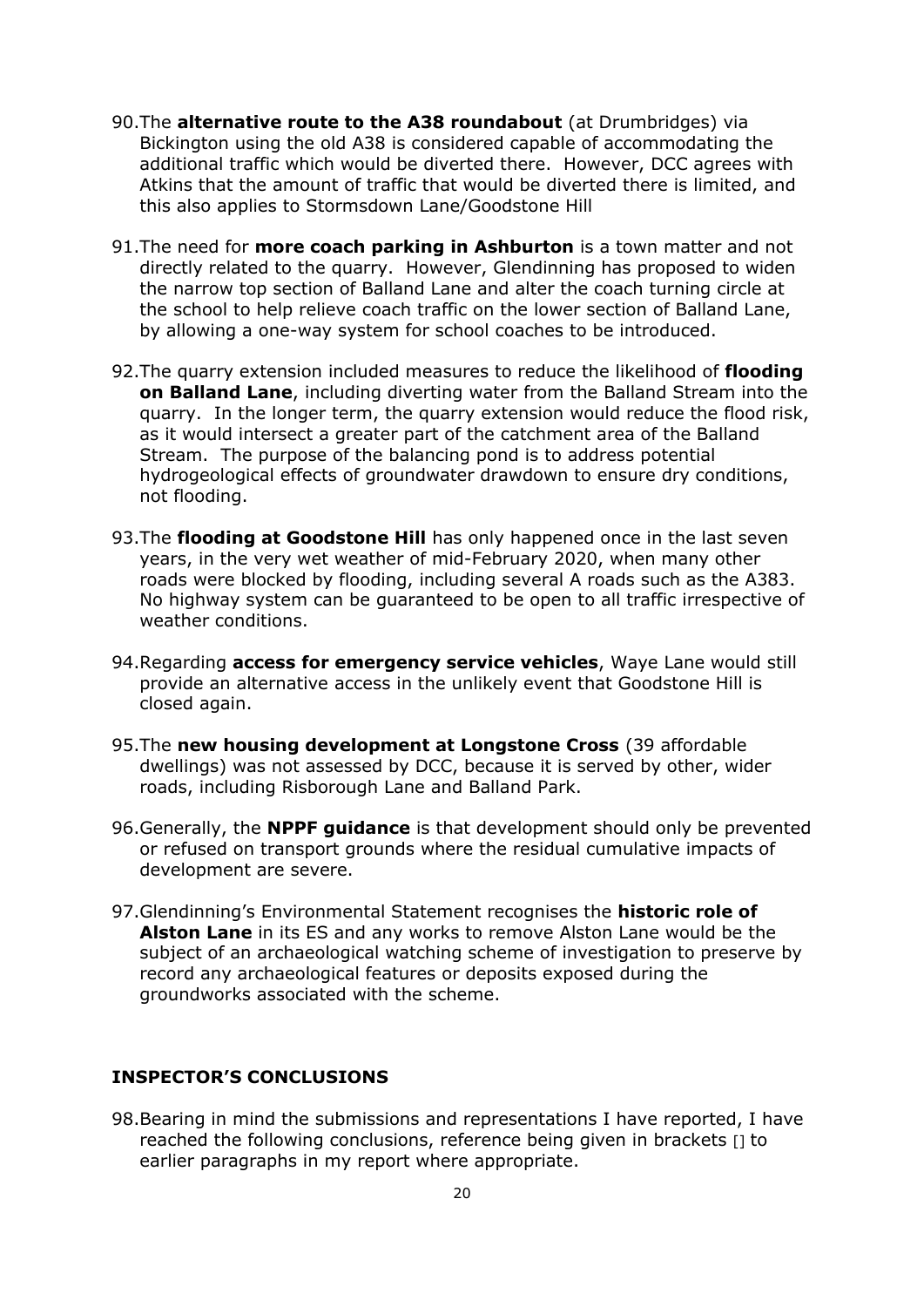### **Structure of Conclusions**

- 99.The SUO is expressly proposed under the provision of Section 247 of the Act in order to enable development to be carried out in accordance with the planning permission granted to E&JW Glendinning Ltd by DNPA and DCC on 15 March 2021 under references 0322/16 and DCC/3994/2017 respectively.
- 100. It follows that the main considerations in this case are whether the Order is necessary for that purpose and whether there are any disadvantages which would weigh against the SUO.

#### **Whether the SUO is necessary to enable development to be carried out in accordance with the planning permission**

- 101. The planning permission is for the extension of the existing Linhay Hill Quarry for the extraction of minerals. This permitted expansion could not occur, in accordance with the planning permission, without taking the Order land. It follows that the Order land is necessary for the planning permission to be implemented.
- 102. In brief, the arguments in favour of the quarry expansion, which are not at issue at this Inquiry, but nevertheless set a helpful context to this SUO, can be summarised  $[11]$  as  $-$  (i) the quarry has around 4-5 years of working life left, and the economic impacts on its closure after that time would be severe, including the loss of more than 20% of Devon's supply of crushed rock aggregate, which is essential for, among other things, highways maintenance; (ii) 210 local people are directly employed at the quarry<sup>29</sup>, with a multiplier effect of around a further 180 jobs; and (iii) the do-nothing scenario would require importing significant quantities of limestone into Devon from other parts of the country, which would be a less sustainable option.
- 103. The drawings that accompany planning application references 0322/16 and DCC/3994/2017 show that in order for the operational area of the quarry to expand to the north-east, Alston Lane (the Order land) needs to be closed and the land upon which it sits excavated to an equivalent depth to the existing quarry floor to the south-west.
- 104. Some of the Objectors suggested that Alston Lane could continue in situ, with the extension of the quarry being achieved through the construction of a tunnel, using modern tunnel technology; this suggestion is dismissed by the Applicant [35], who argues that a combination of the loss of some 46% of the potential limestone yield, added to the high costs of tunnelling (approximately £2.5 million) would make this option unviable as well as potentially unsafe. I am satisfied, from the Applicant's written response and the discussion on this matter at the Inquiry, that this suggestion would not be realistic for reasons of cost and safety.

 $29$  The figure of 240 jobs connected directly with the quarry was revised downwards to 210 jobs at the Inquiry, mainly due to the impact of Covid-19, but it is my understanding that the figure could increase to previous levels in the future.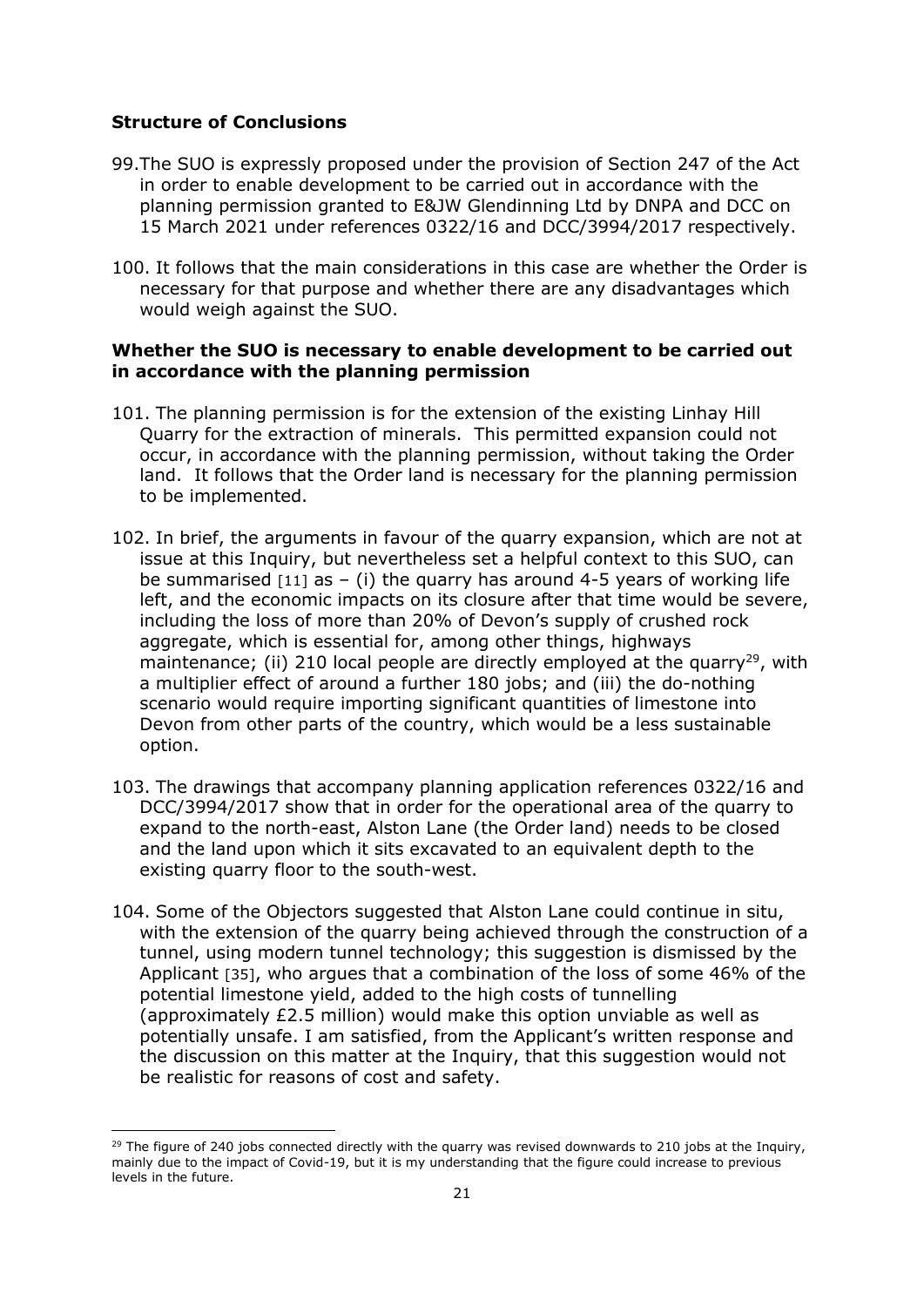105. Other suggestions made by Objectors involved detours of Alston Lane [36] which would, to a greater or lesser degree, reduce the extent of the quarry expansion, thereby resulting in a loss of its yield, and impacting on its viability and the exploitation of a valuable resource. Again, after reading the evidence and listening to the discussion at the Inquiry, I agree with the Applicant that these suggestions would not be realistic and confirm my view that the SUO is necessary to enable development to be carried out in accordance with the planning permission.

#### **Whether any disadvantages or loss likely to arise to the public as a result of the SUO would outweigh the advantages to be conferred by making the Order**

106. Several issues were raised by Objectors related to the SUO, and these can be broadly divided into two principal subjects – highways issues and the importance of Alston Lane as a heritage asset.

## **Highways Issues**

- 107. Several highways issues were raised by Objectors. Concerns were expressed that the surrounding network of rural roads and lanes was already under pressure from traffic to and from the higher moors, and the additional pressure from diverted traffic from Alston Lane would be too much for the system to cope with; it would be "the straw that broke the camel's back". The Traffic and Transport POE<sup>30</sup> on behalf of the Applicant sets the context for this concern. Table 3.1 in the POE establishes the current traffic flows on Alston Lane, based on a series of traffic counts which are listed above [18]. These figures demonstrate that, although there has been a substantial variation in traffic levels on Alston Lane over the last few years, the overall traffic count is low, with the two-way peak hour traffic flow ranging from 11-21 vehicles travelling away from the A38, and a range of 8-18 vehicles travelling towards the A38.
- 108. These figures are based on a robust methodology which is accepted as good practice by National Highways and DCC, the local highways authority, and although they were challenged based on evidence put together by some of the objectors, I accept the Applicant's figures as a realistic indication of the likely level of traffic which would be displaced by the closure of Alston Lane. The main message that I take from these figures is that Alston Lane is lightly trafficked.
- 109. It is generally agreed between the parties that the key potential alternative routes to Alston Lane for traffic to gain access to the higher moor from the A38, are (i) via Caton Lane; (ii) via Stormsdown Lane/Goodstone Hill; (iii) via Tower Park Hill; and (iv) via the new Waye Lane, which is a new proposed route. These routes are shown on Figure 4.1 'Potential alternative routes from the A38' in the Traffic and Transport POE.

<sup>&</sup>lt;sup>30</sup> Atkins Traffic and Transport Proof of Evidence on behalf of E&JW Glendinning Ltd; 25 November 2021.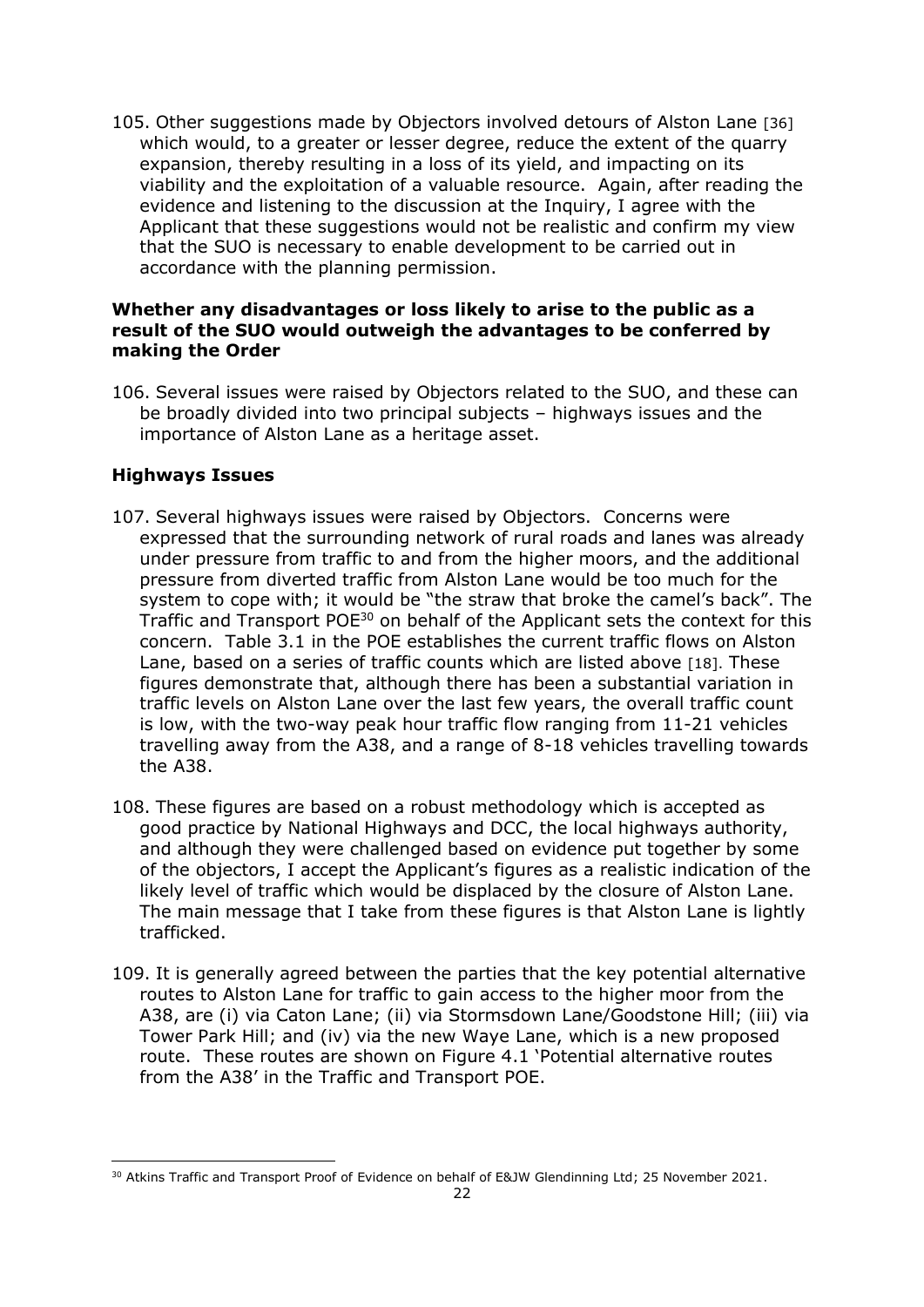- 110. Likewise, it is generally agreed between the parties that the key potential alternative routes to Alston Lane for traffic to gain access from the high moor to the A38, are (i) via Caton Lane; and (ii) via Stormsdown Lane/Goodstone Hill, the A383, and then along the old A38 Bickington Road to the Drumbridges roundabout junction with the A38 Devon Expressway. These routes are shown on Figure 4.2 'Potential alternative routes to the A38' in the Traffic and Transport POE.
- 111. Concerns were expressed in the Objectors' statements and at the Inquiry that the alternative routes to Alston Lane, both individually and cumulatively, are not fit for purpose, leading to unacceptable traffic conditions in terms of congestion and safety. I will now address each of these routes in turn.
- 112. One cluster of concerns is centred on **Caton Lane**, just to the north-east of Alston Lane and the proposed quarry extension. In particular, several Objectors expressed the view that this lane would be the obvious choice for traffic diverted from Alston Lane and travelling in a northerly direction towards the A38 Devon Expressway, as it is the shortest alternative route. Concern was expressed that there were "inherent dangers" of joining the A38 at Caton Cross [56], primarily because of the proximity of this junction to the slip road off the A38 to the A383, signed to Newton Abbot, and the resultant conflict between traffic leaving the A38 and slowing down for the A383 turn off and traffic accelerating over the same road space to join the A38 from Caton Lane.
- 113. Both in written submissions and at the Inquiry, the witnesses for the Applicant indicated their complete agreement with these concerns and proposed a Traffic Regulation Order (TRO) and associated signage [23] to prohibit all motor vehicles from Caton Lane, except for access to the hamlet at Caton. However, concerns were expressed that a TRO would be unenforceable. Whilst I accept that a proportion of drivers might be tempted to ignore the TRO based signs, I note and agree with the conclusion in the TA [23] that once a TRO has been made, Sat Navs and other journey planners will not quide through traffic via Caton Lane, plus the Applicant's observation that the overwhelming weight of third parties who have expressed a view, including members of the Caton Group, has been in support of a TRO as part of the quarry extension proposals.
- 114. I also consider that the relative unattractiveness for drivers using Caton Lane on account of its relatively poor road surface, which is eroded by water gullies and the narrowness of much of its length, plus its relatively steep gradient in parts and poor driver visibility, together with a paucity of passing places, will be further deterrents to drivers from using this route in both directions.
- 115. The Applicant's Traffic and Transport POE also states that the traffic surveys showed that even if all the north bound traffic displaced from Alston Lane was concentrated onto Caton Lane, to gain access to the A38, the absolute maximum peak hour traffic flow would be up to 148 vehicles per hour, which would be well below the 300 vehicles per hour capacity of a single-track road with passing places, which is the DfT Traffic Advisory Leaflet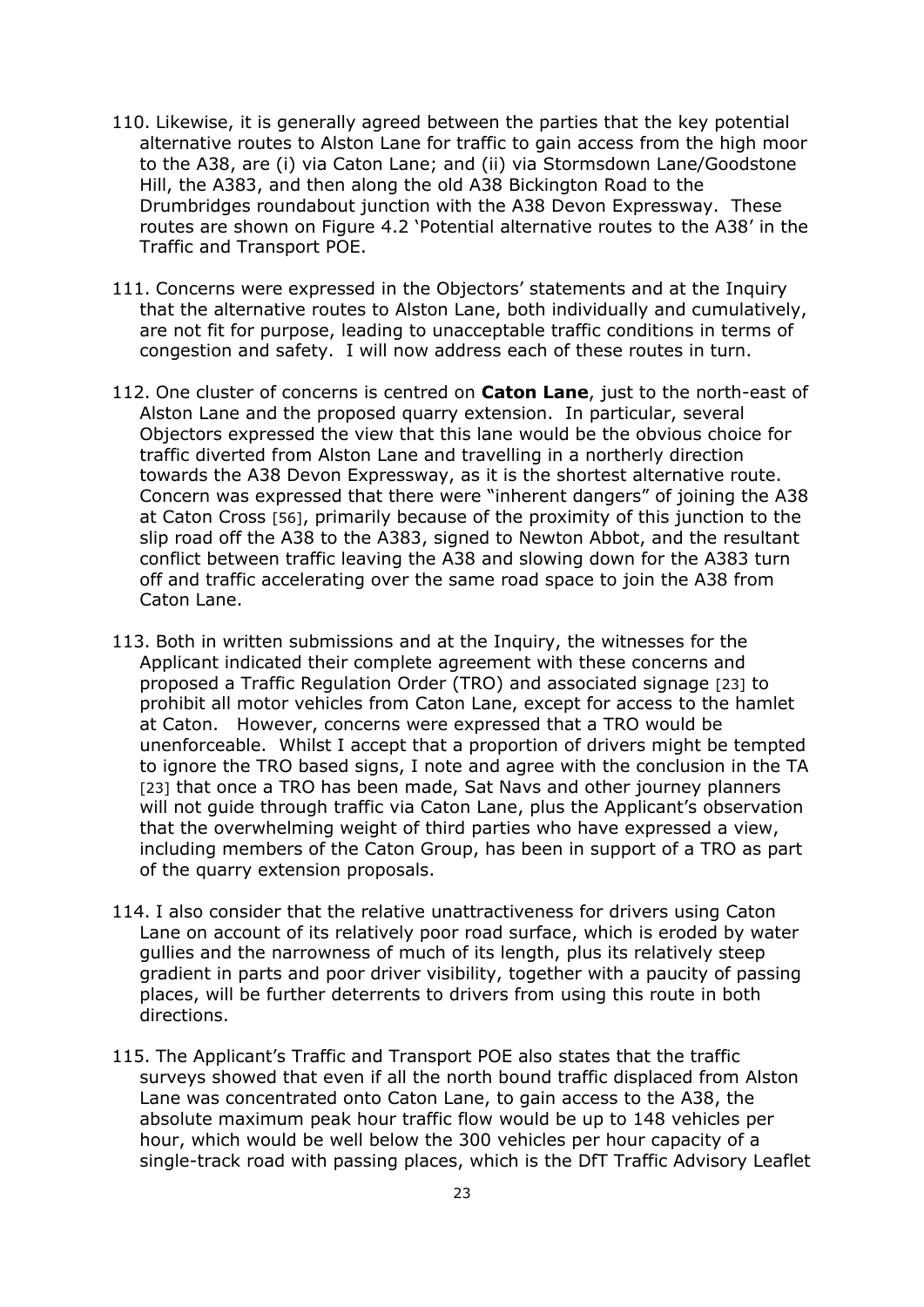maximum figure to prevent excessive delay to vehicles<sup>31</sup>. Although this figure was criticised as not being applicable to the Dartmoor lanes, no robust alternative standard was put forward by any party, and I see no reason to disregard the advice contained in this advisory leaflet.

- 116. The alternative option to Caton Lane for displaced traffic from Alston Lane for vehicles travelling north to join the A38 is for vehicles to use **Stormsdown Lane/Goodstone Hill**, and then to drive along a short stretch of the A383 to towards Newton Abbot before joining the old A38 via Bickington and gain **access to the A38 South Devon Expressway at the Drumbridges roundabout**, near Heathfield. Another key concern about this option was the anticipated impact of the additional traffic on Stormsdown Lane/Goodstone Hill, which it was contended, is already at breaking point.
- 117. This moorland route is mainly accessible by two-way traffic, with the notable exception of a single-track pinch point on the hill down to its junction with the A383, of about 200m in length, where visibility is reduced by bends in the road and high hedgerows. However, the Traffic and Transport POE demonstrates that the absolute maximum peak hour traffic flow on Stormsdown Lane, if it was used by all the A38 bound traffic displaced by the closure of Alston Lane, would be up to 77 vehicles per hour. This figure is well short of the 300 vehicles per hour capacity of a single-track road with passing places, based on the Traffic Advisory Leaflet which I have referred to above.
- 118. Clearly, an exacerbating factor is the need for vehicles to reverse at the pinch point in the face of oncoming traffic. This, however, is true for all single-track roads, and according to objectors is an everyday occurrence now. Although this is a frustration currently experienced by drivers, the Applicant makes the point that the road is still lightly trafficked and that the additional increase in traffic resulting from the closure of Alston Lane would be insignificant. It is therefore unlikely to be the straw that would break the camel's back.
- 119. Concern has also been expressed that the junction with the A38 at Drumbridges is the only one on the roundabout that does not have traffic lights, resulting in long delays accessing the roundabout [66]. However, the traffic surveys point to low volumes of traffic using this option, and in any event, it is likely that the operation of the traffic lights at Drumbridges would result in gaps in the traffic on the roundabout to enable traffic from the Bickington direction to access the roundabout. This was indeed my site visit experience at the roundabout, where I was able to drive onto the roundabout from the old A38 from Bickington with uninhibited access due to traffic being stopped at the 'upstream' set of lights on the roundabout.
- 120. The third option is using **Tower Park Hill**, for traffic leaving the A38 bound for the high moor. It is the shortest of the four routes shown on Figure 4.1 of the POE, although it involves a convoluted series of bends and turns in Ashburton for traffic coming off the A38 Devon Expressway en route to the

<sup>&</sup>lt;sup>31</sup> Department for Transport Traffic Advisory Leaflet2/04; February 2004.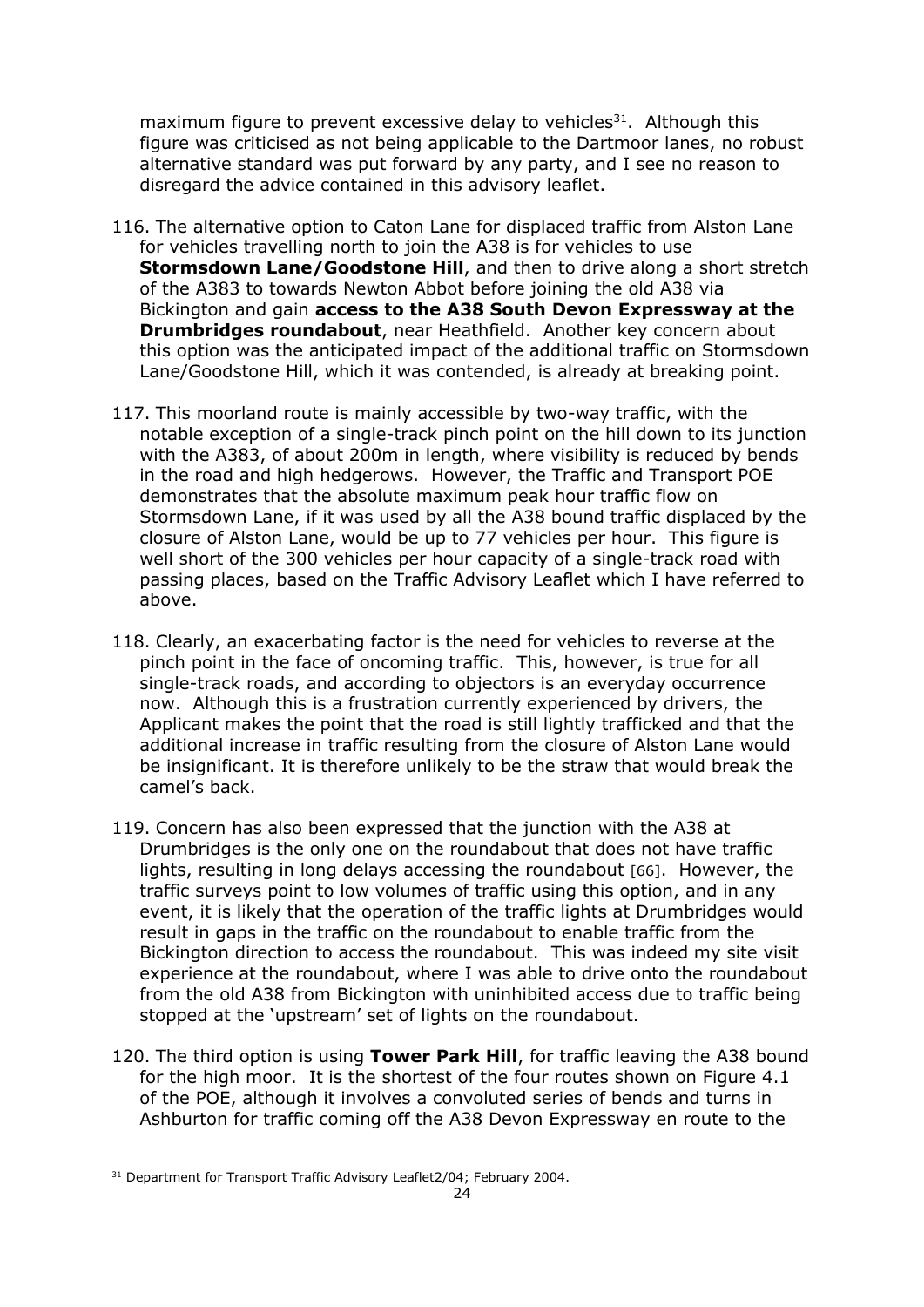high moor. This route attracted very few comments from Objectors, and it does not appear to be critical to the Alston Lane closure debate.

- 121. The fourth route shown on Figure 4.1 is the subject of the main mitigation strategy proposed by the Applicant to overcome the loss of Alston Lane, and it is provided for in the planning permission. It comprises the **provision of a new/improved road**, **known as the new Waye Lane**. The technical details of the proposed road are set out in the Highway's POE on behalf of the Applicant<sup>32</sup>. It runs from just east of Lower Waye, skirting the western/northwestern edge of the existing quarry until it meets Balland Lane on the edge of the town of Ashburton. **The western section of Balland Lane is also proposed to be widened**. This route would provide an alternative access to and from the A38 for traffic currently using Alston Lane. The alignment of the new/improved highway can be seen on a Plan, entitled Site Plan Proposed<sup>33</sup>. Most of the new route follows the alignment of Footpath 16 and involves new sections of dedicated footpath where its existing route is extinguished by the proposed road.
- 122. Some concerns were expressed over the adequacy of the proposed new Waye Lane to cope with the majority of the Alston lane displaced traffic in addition to its current traffic volume along Balland Lane. However, I note that the road was designed in agreement with DCC standards [82] and that the aim was to ensure that it resembled a typical single-track rural lane with passing spaces, in keeping with the character and appearance of this part of the National Park. I also note that at the southern part of the route, in Balland Lane, the Applicant proposes to widen the carriageway to enable twoway traffic. I therefore consider that the Applicant is going beyond mitigation and is proposing betterment.
- 123. On the basis of the written submissions and discussion at the Inquiry, I note that the Traffic and Transport POE states that the new Waye Lane will have better provision for vehicles passing in opposite directions – every 140m - to pass one another than for other single-track country lanes in the vicinity, such as Alston Lane, and is likely to be quicker than route 3 via Tower Park Hill with better provision for passing spaces than that route provides. It is for these reasons that I agree with the Applicant that the new Waye Lane /Balland Lane route from Lower Waye to the A38 at Ashburton provides satisfactory mitigation for the closure of the Order Land and is more likely to be used as an alternative to Alston Lane than Tower Park Hill for traffic leaving the A38 and heading for the high moor.
- 124. Another concern over the new Waye Lane is an area of low-lying ground at chainage 700 where the proposed road would cross the Balland Stream, an area which some objectors thought was liable to flooding. The POE states that there are plenty of healthy trees in this area, whilst the road would be placed on a two metres high earth embankment which will significantly deter flooding. I am persuaded by the details of the Waye Lane drawings, which were displayed on large-scale maps presented for public inspection at the Inquiry, that the design of the Waye Lane Link, together with the proposed

<sup>&</sup>lt;sup>32</sup> SNC. Lavalin Highway's Proof of Evidence on behalf of E&JW Glendinning Ltd; 28 November 2021.

<sup>&</sup>lt;sup>33</sup> Plan numbered LINHAY-ATK-GEN-T-PL-002, entitled Site Plan Proposed, dated 02/11/15.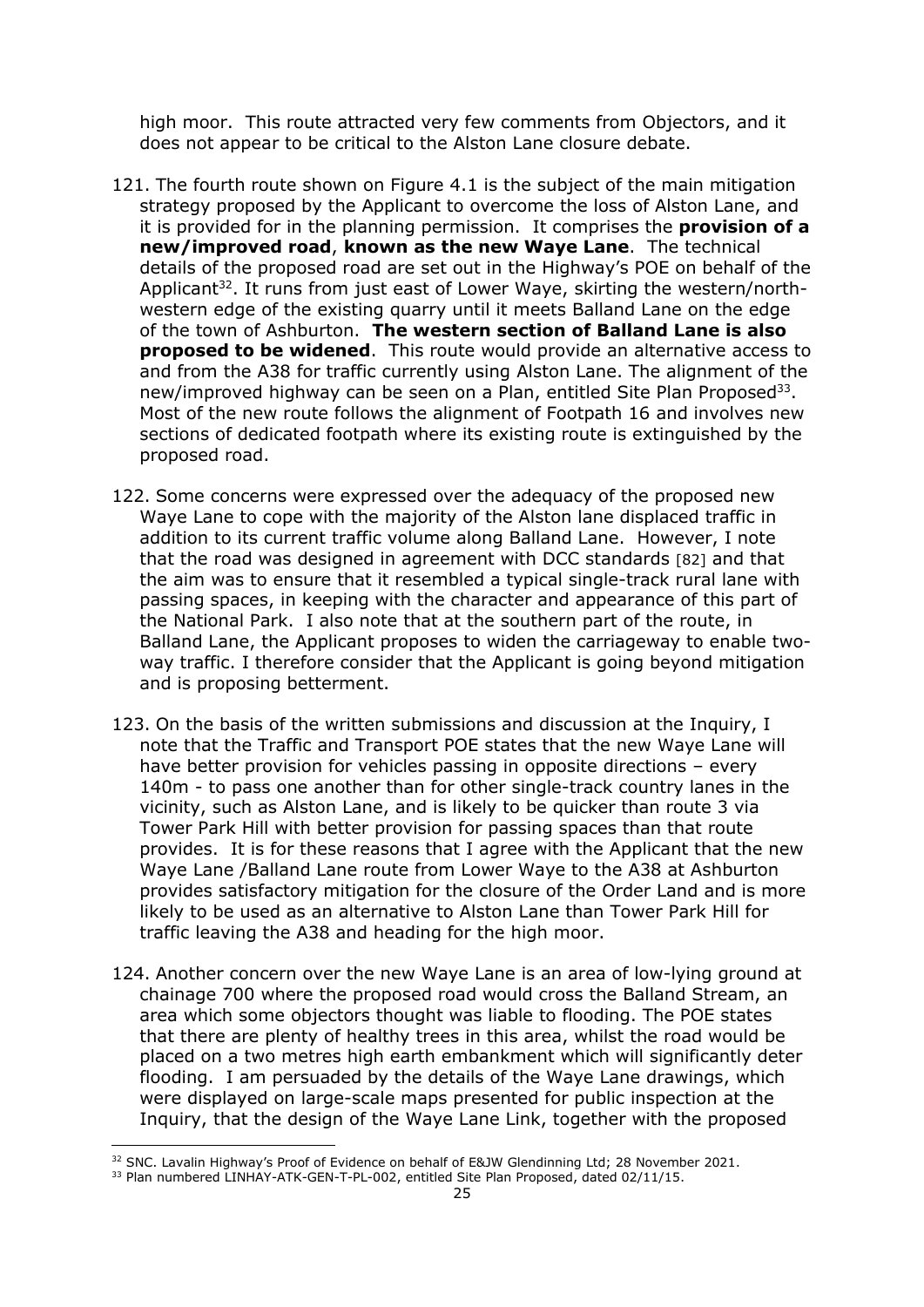surface water management via new detention basins, will limit the likelihood of flooding which might cause the road to become temporarily impassable, and that the planning for this, in consultation with the Environment Agency, has accounted for future predictions of climate change.

- 125. The **accuracy of the traffic surveys** was also called into question by some of the objectors [18]. The Applicant, however, has supplied details of the four sets of traffic surveys that have been undertaken [84], which show that all the surrounding lanes are lightly trafficked and that none of the surrounding lanes get near to reaching the most relevant capacity threshold of 300 vehicles per hour [19]. Detailed highway figures are set out in the Applicant's TA, and I have no reason to come to a different view.
- 126. Another area of concern is based on **highway safety**. There was a view expressed by some Objectors that Alston Lane provided a safer access both onto and off the A38 than other junctions. However, it was explained at the Inquiry that the stage 1 road safety audit for Waye Lane revealed no significant concerns, whilst the analysis of road traffic accidents in Figure 3.1 of the Traffic and Transport POE shows a cluster of serious accidents around the Alston Lane junction. Whilst I heard evidence that there may be other reasons for this focus of accidents, e.g. based on a gulley pipe blockage causing water spillage and aquaplaning, no evidence supported the view that the Alston Lane junction was inherently safer than the alternative junctions along the A38.
- 127. Although I have no reason to doubt the testimonies of specific incidents of driver difficulties, such as a report of an ambulance getting stuck in the snow and blockages caused by large vehicles, especially on Stormsdown Lane/ Goodstone Hill, no objections to the closure of Alston Lane were received from any of the emergency services.
- 128. The overall impact on the local highway network is in my judgment the principal issue in assessing the potential harmful impact of this case. I have read all the written submissions and listened (and contributed) to the full debate at the Inquiry. I am persuaded that the evidence points to firstly, a picture of lightly trafficked narrow country lanes in and around (and including) Alston Lane, with perhaps the major factor affecting the effectiveness of this network being the 200m pinch point on Stormsdown Lane/Goodstone Hill, a route which has a strategic role in providing reasonably direct access to the high moor from the A38 and urban areas such as Newton Abbot.
- 129. Secondly, I consider that the evidence points to the strong likelihood that displaced traffic following the closure of Alston Lane would be dispersed over a number of alternative routes, none of which would result in cumulative severe congestion on any of these routes. However, even in the unlikely scenario of the vast majority of traffic being channelled onto a single route, the overall numbers would fall significantly short of the peak period acceptable congestion benchmark of 300 vehicles per hour. This view is confirmed by the likely impact a TRO would have on reducing traffic using Caton Lane as a through route.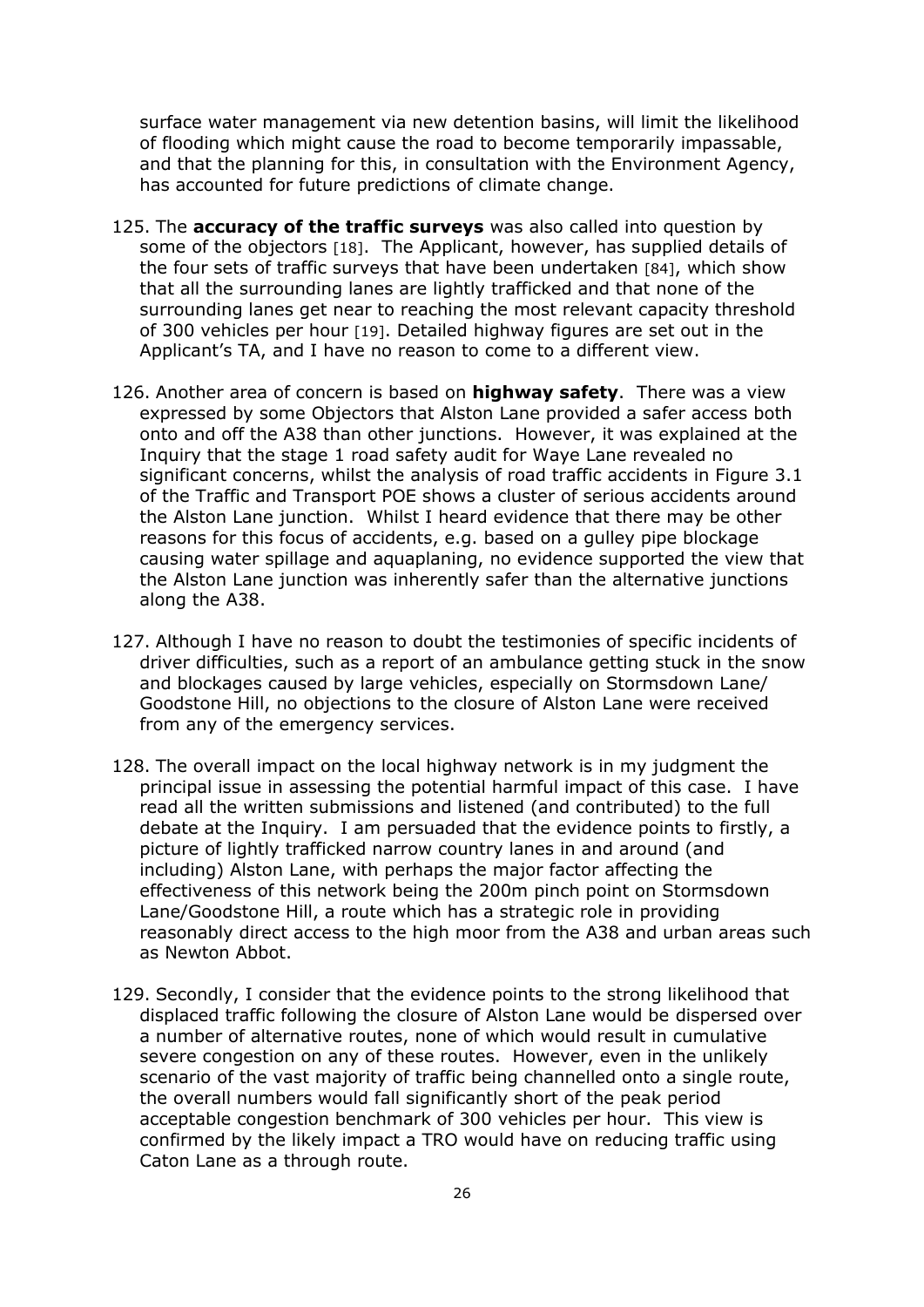130. Thirdly, I consider that the proposed alternative new route to Alston Lane, via Waye Lane, would not only provide mitigation for the loss of Alston Lane, but would result in a degree of betterment, based on the detailed planning of this new road, including the provision of its passing spaces every 140m and its flood attenuation design.

#### **Issues relating to the heritage status of Alston Lane**

- 131. Concerns were raised that Alston Lane is an important part of the historic Moor to Shore droveway or transhumance route for moving cattle and sheep over many centuries, and that the road is a critical part of Devon's historic landscape, which remains a unique preserved legacy extending from Cockingford on Dartmoor to Cockington in Torquay [47-48].
- 132. However, the construction of the A38 Devon Expressway has already driven a coach and horses through the continuous integrity of the route, and the importance of Alston Lane in heritage terms as an ancient and commodious route was insufficiently high for DNPA to prioritise it above the considerations which led the authority to grant planning permission for the quarry expansion which clearly implies the closure of Alston Lane. Furthermore, no other conservation trusts or societies, of which there are a few with interests and involvement in Dartmoor, decided to register a formal objection to the SUO.
- 133. I also note that following the failed request to Historic England in 2018 to include Alston Lane as a scheduled monument, the droveway has been included in the Devon Historic Environment Record. This, however, does not give any added status in NPPF terminology, and therefore does not affect the results of the assessment in the Applicant's Environmental Statement (ES) [33].
- 134. The historic importance of Alston Lane is recognised in conditions 37 and 38 of the planning permission. These conditions provide for an archaeological watching brief, which would enable the observation, recording and recovery of artefacts and post-excavation analysis [34], which in my view ensures its place in posterity is secured.

#### **Overall Summary and Conclusion**

135. I have considered all the merits of this case and I have had regard to all the points set out above. I do not consider that the area of highway on Alston Lane and its junction with the A38, which is covered by the planning permission granted by Dartmoor National Park and Devon County Council under reference 0322/16 and DCC/3994/2017 respectively, could be stopped up without any material disadvantages in highways or highway safety terms. However, as I have explained above, these disadvantages can be satisfactorily mitigated, whilst in transport terms, the local highways network would not only be mitigated but betterment would be secured through the construction of the new Waye Lane.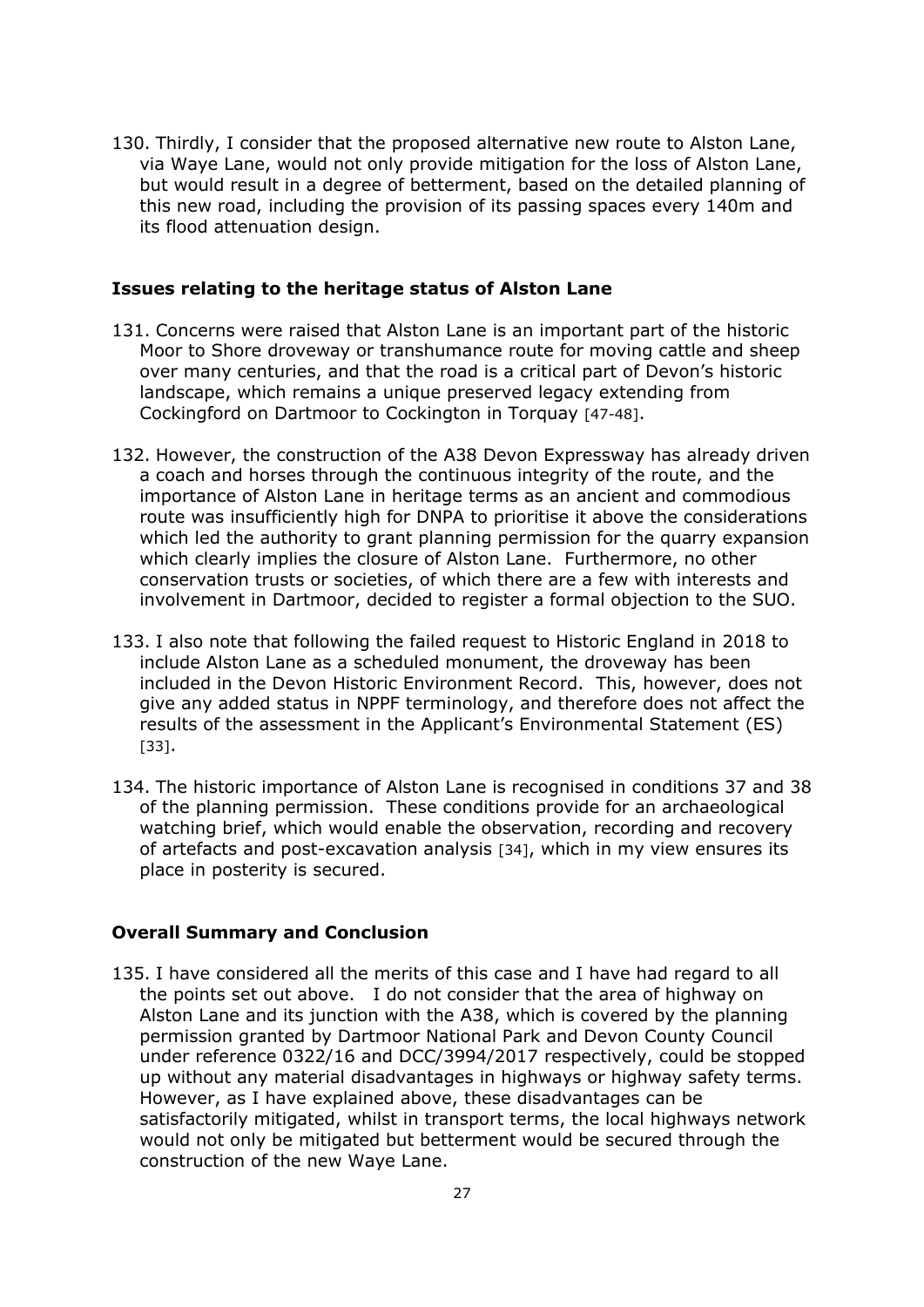- 136. It is also my judgment that the closure of Alston Lane is necessary for the achievement of the clear economic and social benefits resulting from the expansion of Linhay Hill Quarry, as provided for in the planning permission referred to above. These important benefits would arise both from the securing of significant mineral reserves to meet the nation's needs in accordance with national policy, as expressed in section 17 of *the Framework* (2021) and provided for in the newly adopted Dartmoor Local Plan.
- 137. A second important benefit would arise from securing the continuation of employment both directly at the quarry and indirectly through the multiplier effect in the local area, and in particular within the local community of Ashburton, again in accordance with national policy (especially paragraph 84 of *the Framework*, which supports a prosperous rural economy).
- 138. Moreover, I also consider that the material harm in the form of inconvenience and potential safety issues for local drivers is adequately mitigated primarily by the provision of an improved/new section of Waye Lane and improvements to Balland Lane, which together give an acceptable alternative route for traffic displaced by the closure of Alston Lane onto the surrounding highway network and in particular onto the A38 Devon Expressway. The implementation of this strategy would also be assisted by the proposed TRO at Caton Lane. I also consider that the loss of a section of an ancient drovers' way at Alston Lane would be effectively mitigated by the provision of an archaeological watching brief as part of the planning permission.
- 139. Overall, these conclusions lead me to the view that the SUO should be made.

## **RECOMMENDATION**

140. Having regard to the foregoing, and to all material considerations, I recommend that **The Stopping Up of Highway (South West) (No) Order 202** be made.

*Mike Fox*

INSPECTOR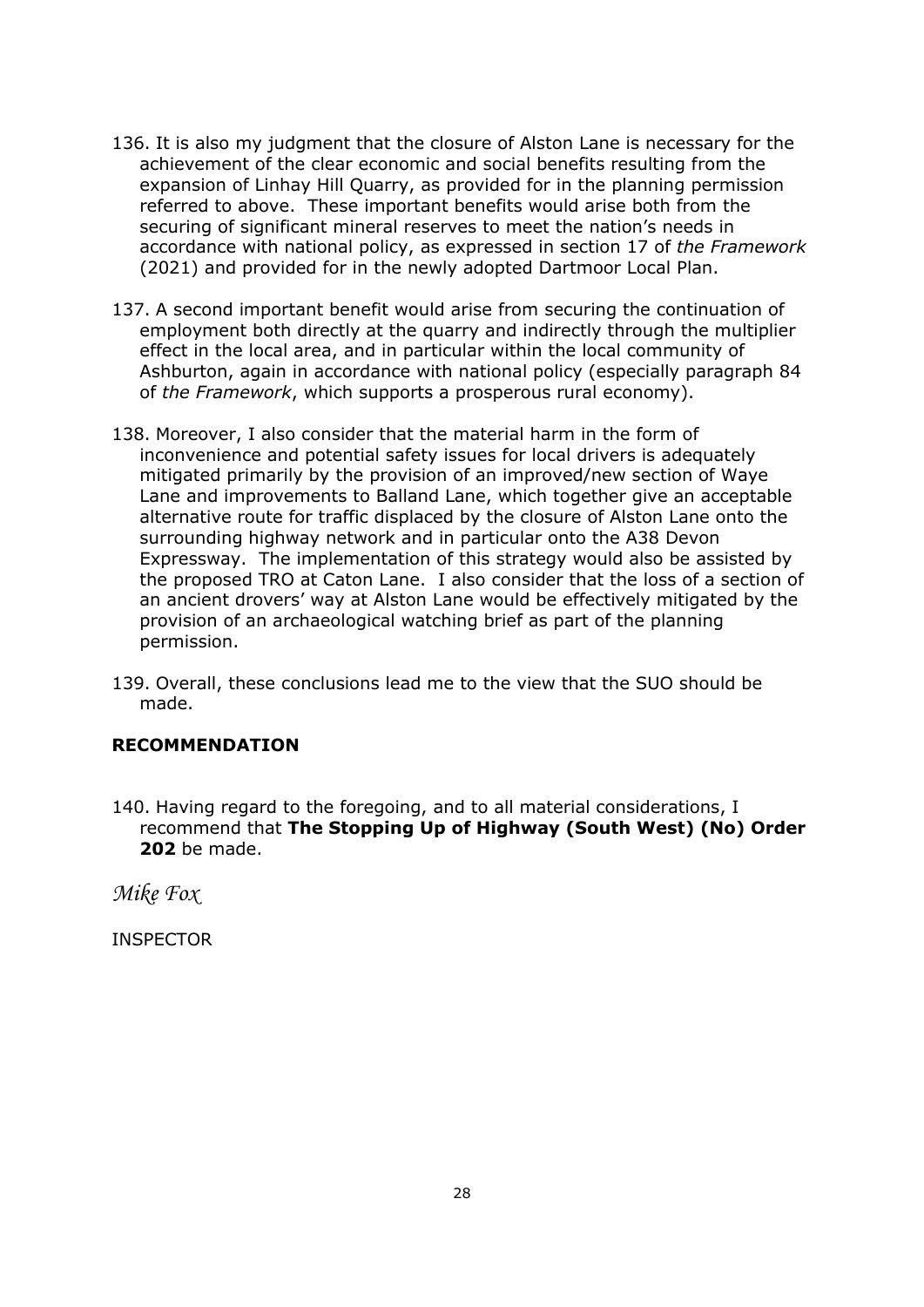## **APPENDIX 1 – APPEARANCES**

FOR THE APPLICANT Jeremy Phillips QC of Counsel Steve Katesmark, Technical Director, Transportation, Atkins Ltd Tony Fletcher, Atkins Ltd

#### OBJECTORS

Mr Michael Gregson, local resident Mrs Susan Small, local resident Mr Michael Penfold, local resident Mr Nigel Horsey, local resident Mr Brian Lewarne, The Devon Karst Research Society Mr Phil Morgan, local resident Suzanne Jones, local resident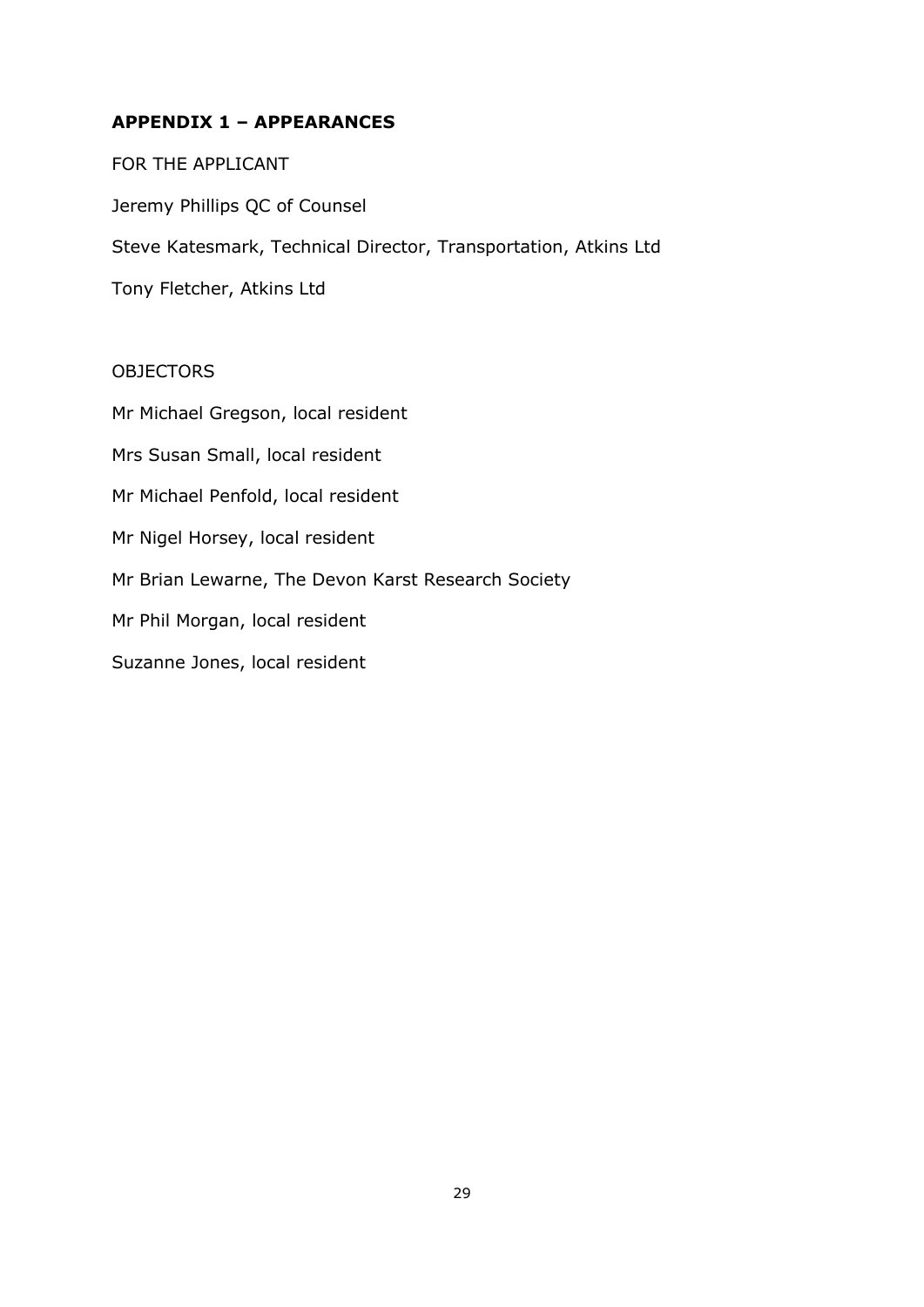## **APPENDIX 2 – DOCUMENTS**

#### **Inspector's Dossier**

#### • **Section A1E Planning Papers**

1: Highways England – Formal Recommendation to an Application for Planning Permission

2: Dartmoor National Park Authority (DNPA) – Draft Development Management Committee Minutes 15 January 2021

3: Planning Application – Highway Consultation Reply 13 July 2016

4: DNPA Response to Highway Consultation Letter 16 July 2016

5: Devon County Council Delegation Letter 12 June 2017

6: Linhay Hill Quarry Planning Application by Atkins for E&JW Glendinning Ltd 16 June 2016

7: Linhay Hill Quarry Planning Application Form GA1 11 January 2017

8: Linhay Hill Quarry Proposed Extension – Site Plan Proposed LINHAY-ATK-GEN-T-P-0002 02 November 2015

9: Section 247 Public Notice of Inquiry, from Department for Transport (DfT)

#### • **Section A1A Covering Letter**

o Letter from National Transport Casework Team 17 February 2021

#### • **Section A1B Application Document**

- o Section 247 Application form 17 February 2021
- **Section A1C Supporting Note**
	- o Section 247 Stopping Up Technical Note 19 January 2021
- **Section A1D Decision Notice**
	- o DNPA Grant of Conditional Planning Permission Linhay Hill Quarry Extension 15 March 2021

#### • **Section A2 Approved Plans**

- o Linhay Hill Quarry Proposed Extension Stopping Up Plan LINHAY-ATK-GEN-T-PL-0005 22 January 2021
- o Linhay Hill Quarry Proposed Extension Proposed Site Layout Plan with Existing Highway Boundary LINHAY-ATK-GEN-T-PL-0004 22 January 2021

## • **Section A3 Alston Cross Drawings**

- o LINHAY-ATK-S1-C-DR-1101
- o LINHAY-ATK-S1-C-DR-1102
- o LINHAY-ATK-S1-C-DR-1103

## • **Section A4 Alston Farm Access Drawings**

- o LINHAY-ATK-S0-C-DR-0003
- o LINHAY-ATK-S0-C-DR-0012
- o LINHAY-ATK-S4-C-DR-4001
- o LINHAY-ATK-S4-C-DR-4002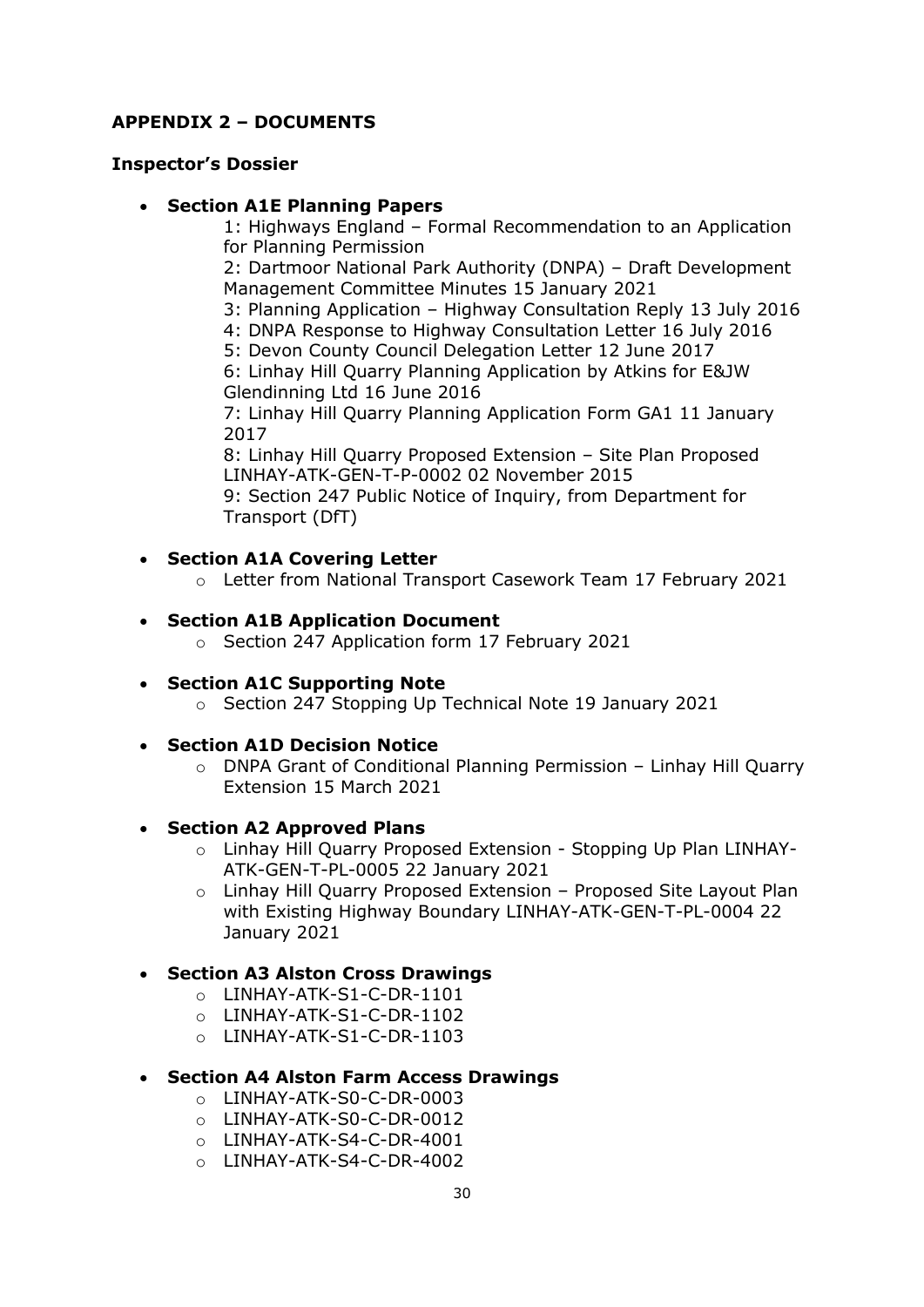### • **Section A5 Balland Lane Drawings**

- o LINHAY-ATK-S0-C-DR-0001
- o LINHAY-ATK-S0-C-DR-0002

### • **Section A6 Caton Cross**

- o 4814921 Decision Notice
- o LINHAY-ATK-S0-C-DR-0013\_P11
- **Section A7 Waye Lane Drawings**
- **Section B10A S247 Notice in London Gazette 13 May 2021**
- **Section B10B S247 Notice in South Hams-Today 13 May 2021**
- **Section B11A S247 certificate of Posting of Public Notice 17 May 2021**
- **Section B8A Draft S247 Stopping Up Order**
- **Section B8B Draft Stopping Up Plan No. NATTRAN/SW/S247/4634**
- **Section B9A Draft S247 Public Notice**
- **Section C12A S247 Inquiry Notice**
- **Section D Letters from Objectors and Responses from Applicant**
- Correspondence involving **Objector A**
	- o D15AA Redacted letter from Objector A 31 May 2021
	- o D15AB Redacted message from Objector A 31 May 2021
	- o D15AC OS Map Extract from Objector A
	- o D15AD OS Map Extract from Objector A
	- o D15AE Redacted OS Map Cover from Objector A
	- o D15AF Response to Objector A from Atkins obo Applicant 5 July 2021
	- o D15AG Response from Objector A 29 July 2021
	- o D15AH Additional Response from Objector A [Photograph]
	- o D15AI Additional Response from Objector A [Extract from Transport Assessment
- Correspondence involving **Mr and Mrs Michael and Madeleine Gregson**
	- o D15BA Letter from Michael and Madeleine Gregson 4 June 2021
	- o D15BB Covering letter to Michael and Madeleine Gregson from Atkins 13 July 2021
	- o D15BBA Response to Michael and Madeleine Gregson from Atkins obo Applicant 5 July 2021
	- o D15BC Response from Michael and Madeleine Gregson 19 July 2021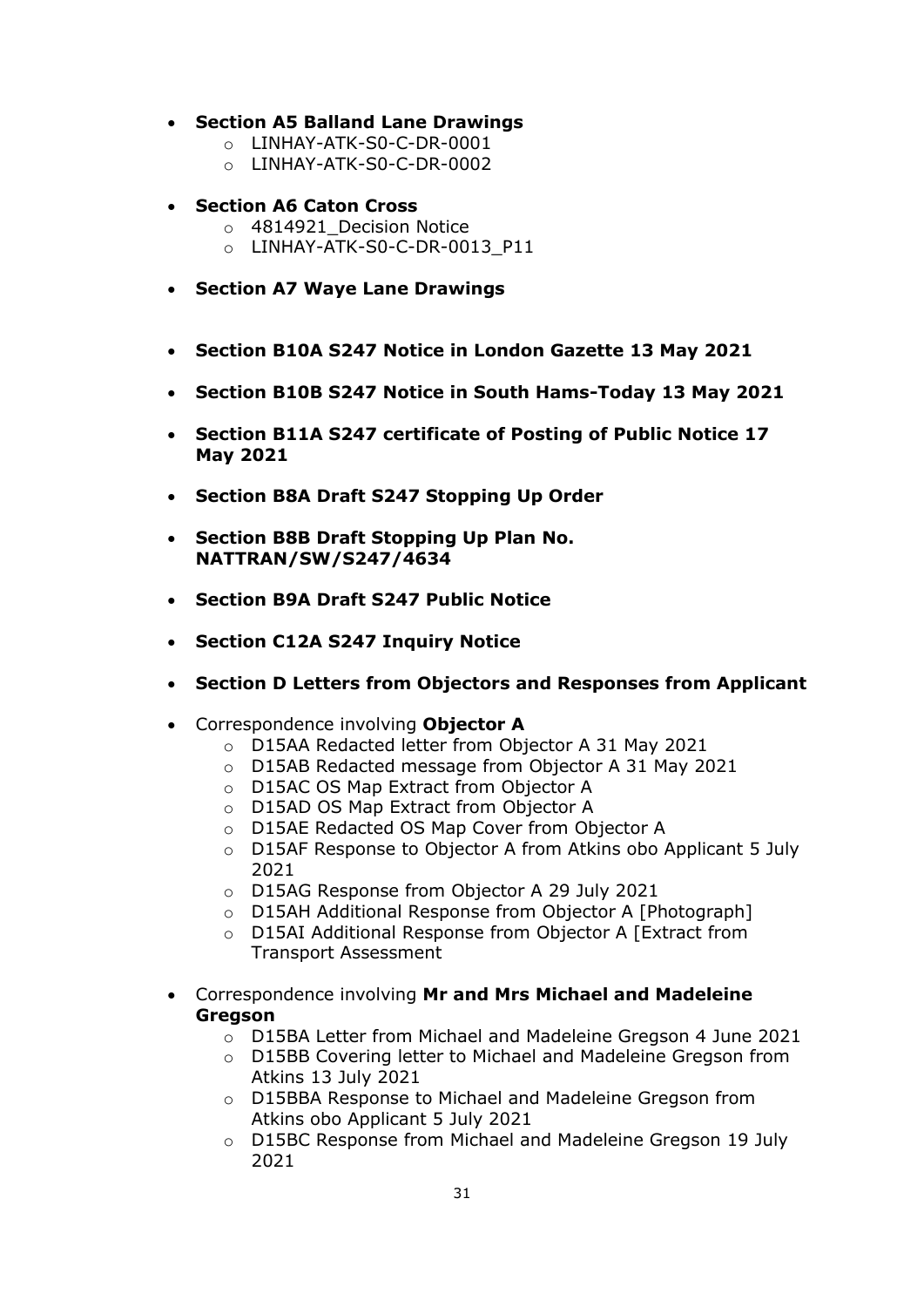- Correspondence involving **Mrs Susan Small**
	- o D15CA Covering letter from Mrs Susan Small to DfT 9 June 2021
	- o D15CAA Letter from Mrs Susan Small 9 June 2021
	- o D15CB Redaction letter from Mrs S Small
	- o D15CC Covering letter to Mrs S Small from Atkins obo Applicant 5 August 2021
	- o D15CD Covering letter from Mrs S Small to DfT 21 July 2021
	- o D15CE Response to Mrs S Small from Atkins obo Applicant 5 July 2021
	- o D15CF Covering letter from Mrs S Small to DfT 17 July 2021
	- o D15CFA Response from Mrs S Small to Atkins obo Applicant 16 July 2021
	- o D15CG Covering letter from Mrs S Small to DfT 1 August 2021
	- o D15CGA Letter from Mrs S Small to Atkins obo Applicant 2 August 2021
	- o D15CH Photographs of flooding at Stormsdown Road at Goodstone, sent by email on 6 August 2021
	- o D15CI Covering letter from Mrs S Small to DfT 7 August 2021
	- o D15CIA Letter from Mrs S Small to DfT 10 August 2021
	- o D15CJ Covering letter from Mrs S Small to Atkins 8 September 2021
	- o D15CJA Letter from Mrs S Small to Atkins 8 September 2021
	- o D15CK Covering letter to Mrs S small from Atkins obo Applicant 17 September 2021
	- o D15CKA Letter to Mrs S Small from Atkins obo Applicant 17 September 2021
	- o D15CL Covering letter from Mrs S Small to Atkins obo Applicant 22 September 2021
	- o D15CLA letter from Mrs S Small to Atkins obo Applicant 22 September 2021
- Correspondence involving **Mr Michael Penfold**
	- o D15DA Covering letter from Michael Penfold to DfT 9 June 2021
	- o D15DAA Letter from Mr M Penfold to DfT 9 June 2021
	- o D15DB Covering letter to Mr M Penfold from Atkins 13 July 2021
	- $\circ$  D15DBA Response to Mr M Penfold from Atkins obo Applicant 5 July 2021
	- o D15DC Covering letter to Mr M Penfold from Atkins obo Applicant 26 July 2021
	- o D15DCA Letter to Atkins obo Applicant from Mr M Penfold 26 July 2021
- Correspondence involving **Mr and Mrs Nigel and Iris Horsey**
	- o D15EA Letter from Mr N Horsey to DfT 9 June 2021
	- o D15EB Covering letter from Atkins to Mr N Horsey 13 July 2021
	- o D15EBA Response to Mr N Horsey from Atkins obo Applicant 5 July 2021
	- o D15EC Response to Atkins obo Applicant from Mr and Mrs N Horsey 30 July 2021
- Correspondence involving **The Karst Research Society**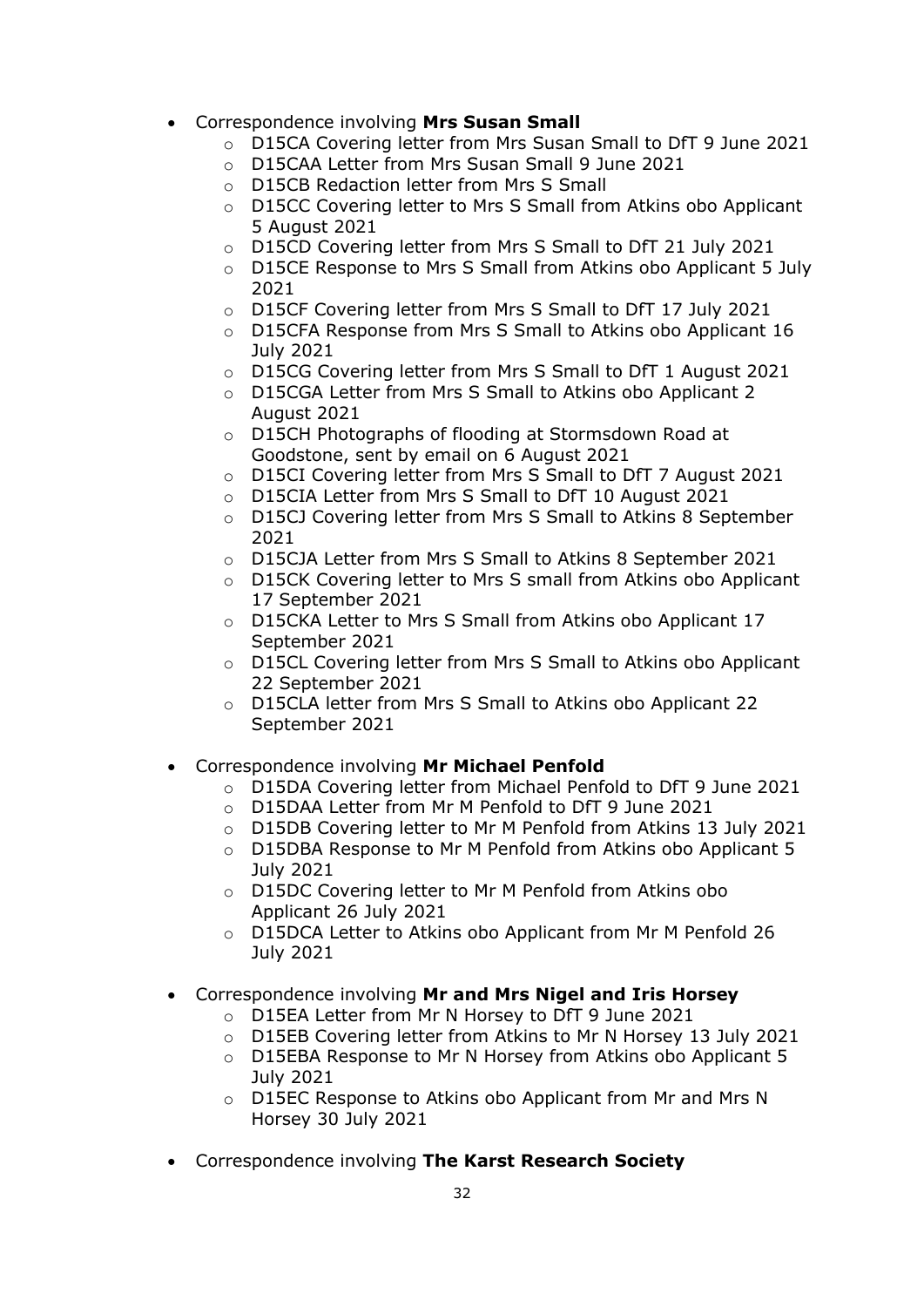- o D15FA Letter from Karst Research Society to DfT 10 June 2021
- o D15FB Covering letter from DfT to Karst Research Society 13 July 2021
- o D15FBA Response to Karst Research Society from Atkins obo Applicant 5 July 2021
- o D15FC Letter from Karst Research Society to Atkins obo Applicant 21 July 2021
- Correspondence involving **Objector C**
	- o D15GA Redacted letter from Objector C
	- o D15GB Letter from Objector C 31 May 2021 and covering letter from DfT 4 June 2021
	- o D15GC Letter from Objector C 31 May 2021 and covering letter from DfT 4 June 2021
	- o D15GD OS Map Extract from Objector C
	- o D15GE OS Map Extract from Objector C
	- o D15GF Redacted OS Map cover from Objector C
	- o D15GG Covering letter from Atkins obo Applicant to Objector C
	- o D15GGA Response to objector C from Atkins obo Applicant 15 July 2021
	- o D15GH Letter from Objector C to Atkins obo Applicants via DfT
- Correspondence involving **Mr P Morgan**
	- o D15HA Letter from Mr P Morgan to DfT 6 June 2021
	- o D15HB Covering letter from Atkins obo Applicant to Mr P Morgan 13 July 2021
	- o D15HBA Response from Atkins obo Applicant to Mr P Morgan 5 July 2021
	- o D15HC Letter from Atkins obo Applicant to Mr and Mrs Morgan 19 August 2021
	- o D15HD letter to Mr Morgan from Atkins obo Applicant 17 September 2021
- **Section E16 Statements and Supporting Documents**
- **E16A Applicant's Documents**
	- o E16A1 Covering letter from Stephens Scown LLP 8 November 2021
	- o E16A1A Statement of Case of E&JW Glendinning Ltd, Applicant
	- o E16A1B Index of Documents referred to in Applicant's Statement of Case
		- **A** Grant of Conditional planning permission by DNPA 15 March 2021
		- **B** DCC-Derogation of the planning function to Dartmoor National Park
		- **C** Existing Site Plan (LINHAY-ATK-GEN-T-PL-0001); 9 November 2015
		- **D** Proposed Site Plan (LINHAY-STK-GEN-T-PL-002); 9 November 2015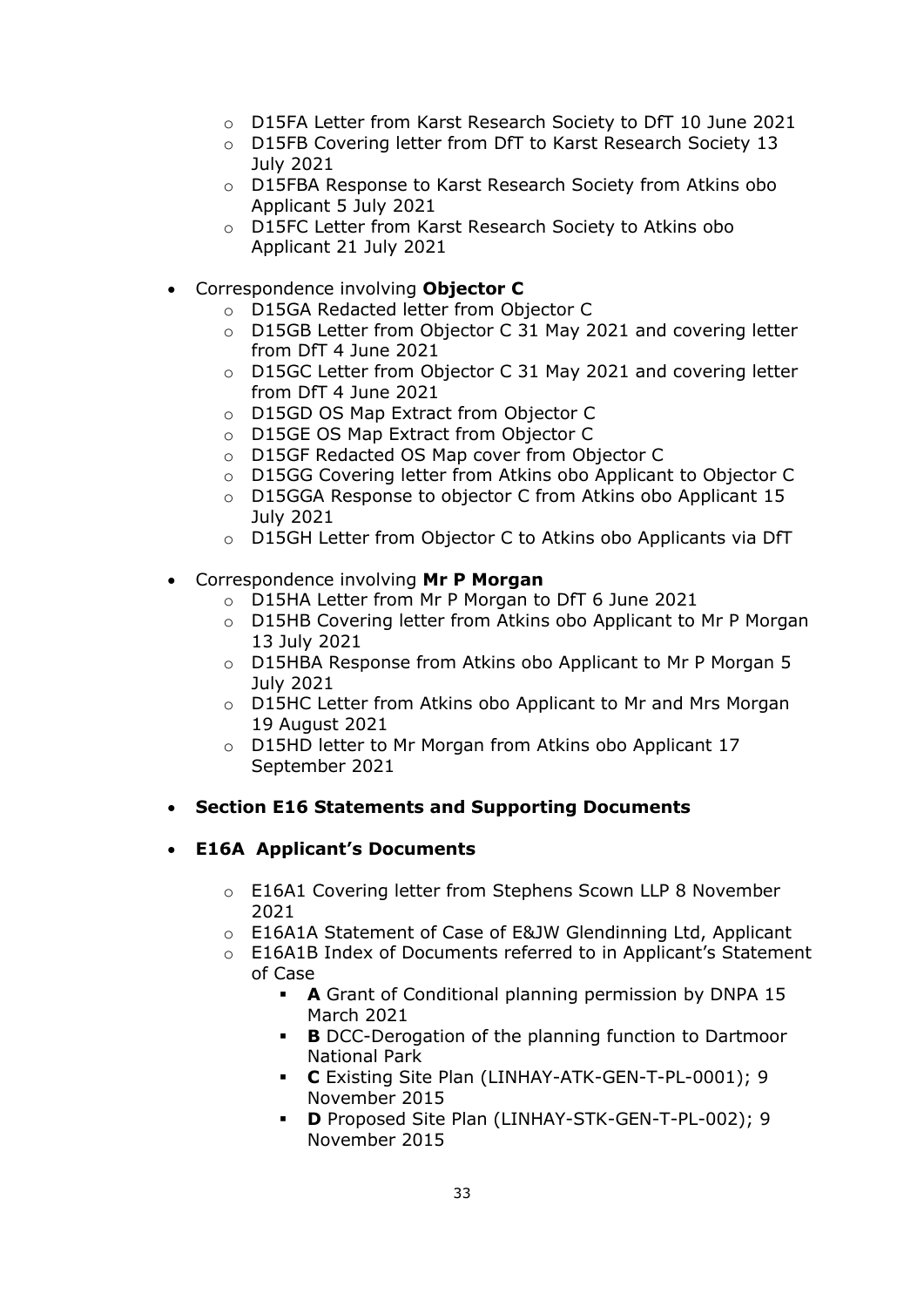- **E** S 106 Planning Obligation Agreement Relating to land at and adjacent to Linhay Hill Quarry (PDF copy 1 of 2)
- **F** S106 Planning Obligation Agreement Relating to land at and adjacent to Linhay Hill Quarry (PDF copy 2 of 2)
- **G** Atkins Linhay Hill Quarry Extension Transport Assessment; May 2016
- **H** Mr Penfold Letter of Response addressed to Mr Fletcher; 26 July 2021
- **I** Objector B (identified as Mrs S Small) Letter of Objection; 9 June 2021
- **J** Atkins Caton Cross Slip Road Improvements: Request for Scoping Opinion; February 2017
- **K** Highways England planning application consultation response; July 2016
- **L** Caton site and location plans **–** Proposed improvements to Caton Slip Road; 2 March 2017
- **M** Caton Cross Junction Improvements: Proposed Layout; 22 August 2018
- **N** Caton Cross Visibility Splay Junction Improvements and Proposed general Arrangement and Profile; 8 May 2018
- **O** Teignbridge District Council Grant of Conditional Planning Permission (18/00542FUL) (Improvements to Caton Cross); 23 August 2019
- **P** Letter of Response to Objector B (Mrs S Small) on behalf of E&JW Glendinning Ltd from AT Fletcher (Atkins Ltd); 5 July 2021
- **Q** Objector B (Mrs S Small) Response to Letter (5 July 2021) received from AT Fletcher (Atkins Ltd) on behalf of E&JW Glendinning Ltd; 16 July 2021
- **R** Atkins Environmental Statement for Caton Cross Improvements; February 2018
- **S** Atkins Environmental Statement Regulation 22; February 2018
- **T** Planning Application Highway Consultation Reply; 13 July 2016, attached to Letter of Response (to Objector C) on behalf of E&JW Glendinning Ltd from AT Fletcher (Atkins Ltd); 15 July 2021
- **U** Letter of response to Mr Penfold on behalf of E&JW Glendinning Ltd from AT Fletcher (Atkins Ltd); 5 July 2021
- **V** Objector A (Email 1 of 2) Objection emailed to national Casework; 31 May 2021
- **W** Atkins Responses to Objections; March 2020
- **X** Mrs S Small (Objector B) Email to Mr Crass with attached images; 6 August 2021
- **Y** Letter of Response to Mr Horsey on behalf of E&JW Glendinning Ltd from AT Fletcher (Atkins Ltd); 5 July 2021
- **Z** Atkins Historic Environment Assessment; June 2016
- **AA** The Devon Karst Research Society Letter of Objection; 10 June 2021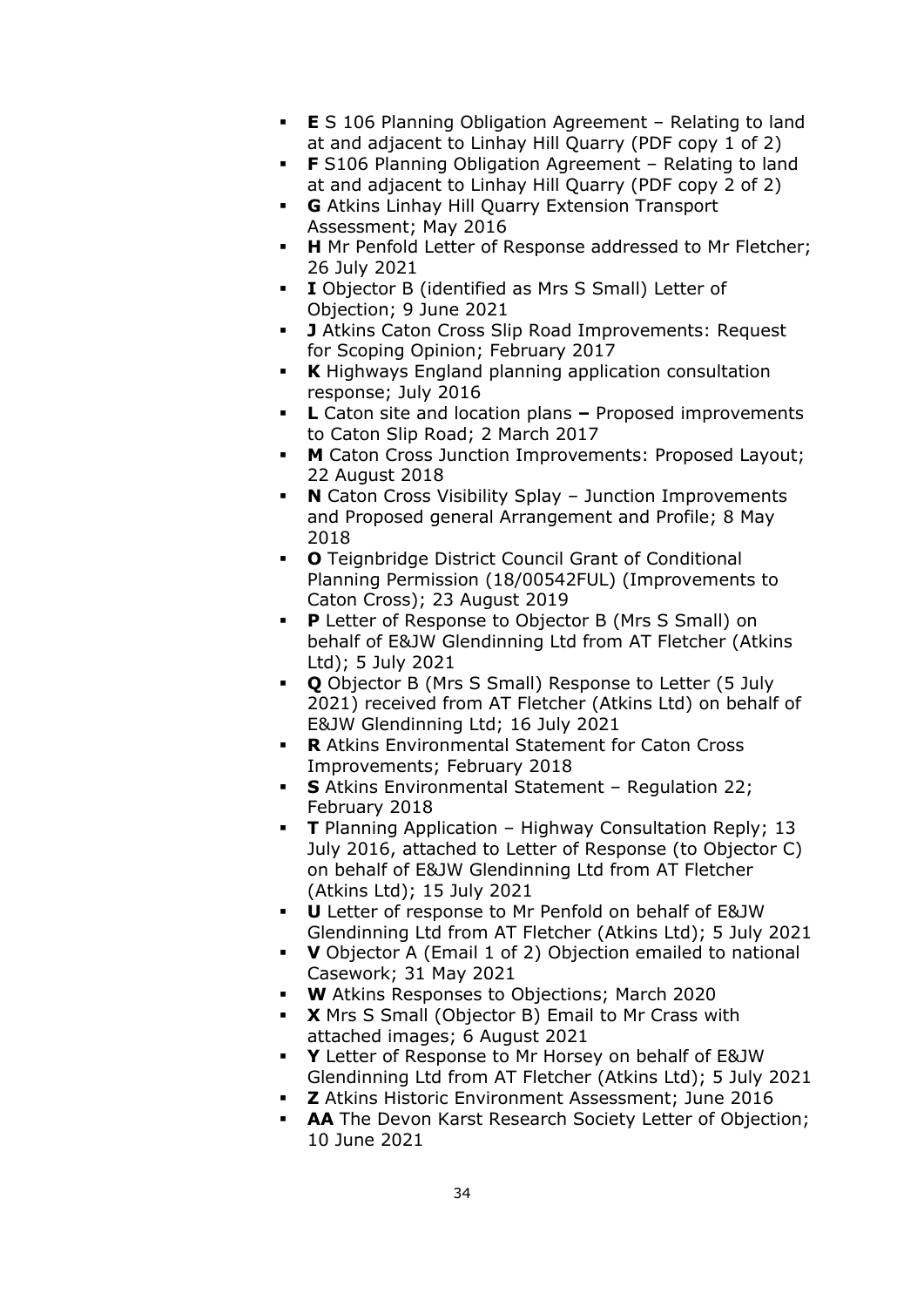- **BB** The Devon Karst Research Society Response Email; 21 July 2021
- o E16A2 Covering Email from Stephens Scown attaching Documents A-K
- o E16A2 Document A
- o E16A2 Document B
- o E16A2 Document C
- o E16A2 Document D
- o E16A2 Document E
- o E16A2 Document F
- o E16A2 Document G
- o E16A2 Document H
- o E16A2 Document I
- o E16A2 Document J
- o E16A2 Document K
- o E16A3 Covering Email from Stephens Scown attaching Documents L-BB
- o E16A3 Document L
- o E16A3 Document M
- o E16A3 Document N
- o E16A3 Document O
- o E16A3 Document P
- o E16A3 Document Q
- o E16A3 Document R
- o E16A3 Document S
- o E16A3 Document T
- o E16A3 Document U
- o E16A3 Document V
- o E16A3 Document W
- o E16A3 Document X
- o E16A3 Document Y
- o E16A3 Document Z
- o E16A3 Document AA
- o E16A3 Document BB

## o E16B **Objector A Statement**

- o E16C Covering Email from Michael and Madeleine Gregson; 4 November 2021
- o E16CA **Statement of Case from Michael Gregson**; 4 November 2021
- o E16D **Statement of Case from Mrs S Small**; 4 November 2021
- o E16E Covering Email from Michael Penfold; 4 November 2021
- o E16EA **Statement of Case from Michael Penfold**; 4 November 2021
- o E16F Covering Email from Mr Nigel Horsey; 4 November 2021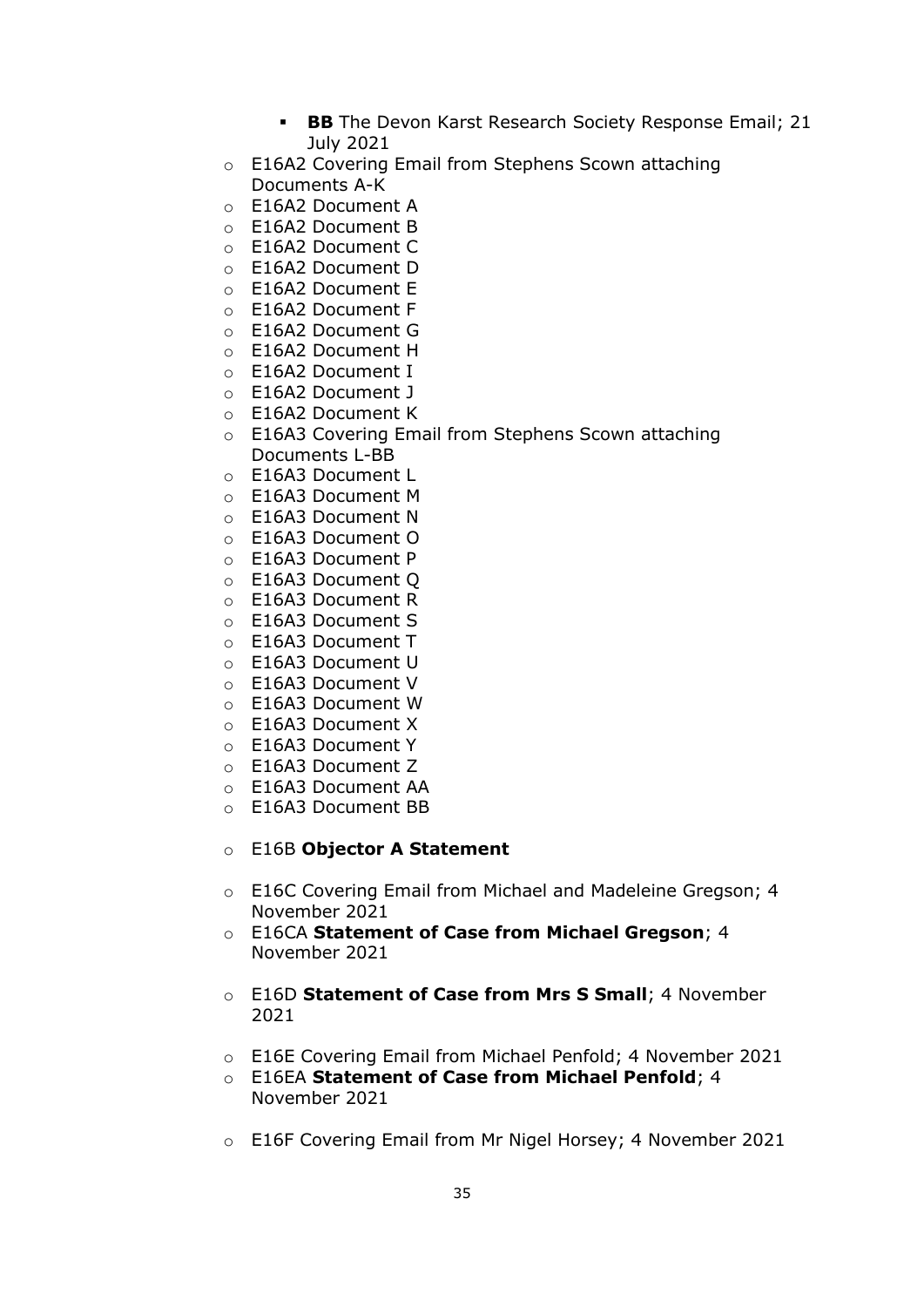- o E16FA **Statement of Case from Mr Nigel Horsey**; 4 November 2021
- o E16G Covering Email from the Devon Karst Research Society; 6 November 2021
- o E16GA **Statement of Case from the Devon Karst Research Society**; 5 November 2021
- o E16GB Notification of Public Inquiry Letter from DfT to the Devon Karst Research Society; 4 October 2021
- o E16H **Statement of Case from Mr P Morgan**; 7 November 2021
- o E16I **Statement of Case from Objector C**; 1 November 2021
- **Additional Document Requested by Inspector**
	- o Atkins Proposed Extension to Linhay Hill Quarry-Responses to Objections; March 2020
- **Additional Letter of Support** from South West Business Council; 26 November 2021
- **Minutes of Ashburton Full Council Meeting**; 19 October 2021
- **Late Documents submitted at Inquiry**
	- o S1 Additional Comments by Suzanne Jones, regarding Stopping Up of Alston Lane and Junction off the A38 in relation to Paper by DCC to Teignbridge District 1 March 2017.
	- o S2 Document from Suzanne Jones, regarding DNPA Report in relation to Linhay Hill Quarry expansion (no date given); document dated 3 December 2021
	- o S3 Opening Submission on behalf of the Applicant; 07 December 2021
	- o S4 Questions for Applicant from Mrs S Small